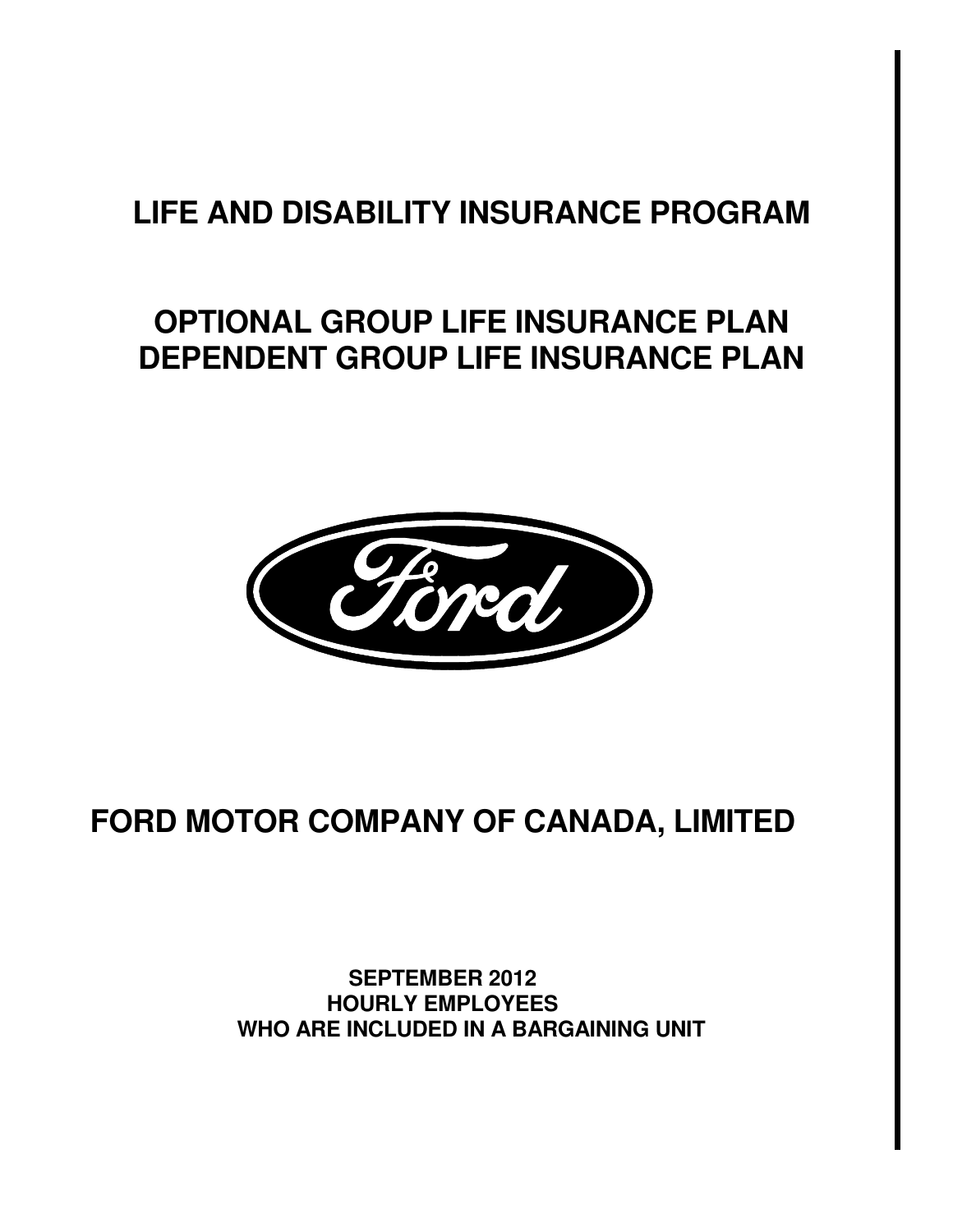This booklet is a summary of Ford of Canada's Life and Disability Insurance Program and the Optional and Dependent Group Life Insurance plans, which are designed to provide protection for hourly employees included in a bargaining unit.

It is to your advantage to know what benefits are available to you and your eligible dependents. Therefore, it is suggested you read this booklet carefully. This booklet describes these programs, however, the terms and conditions are set forth in the Collective Agreement(s) between the Company and the Union. The Collective Agreement(s) will govern where there is discrepancy between the language stated in this booklet and that in such Agreement(s).

The Group Life and Disability Insurance Program is provided under Group Policies/Contracts issued to Ford Motor Company of Canada, Limited by the Great-West Life Assurance Company Limited. The Optional Group Life and Dependent Group Life insurance plans are reinsured by CIGNA Life Insurance Company of North America.

The Certificate-Booklet becomes applicable to you on the date specified in the applicable Collective Agreement, if you are then at work, otherwise, on the first day worked thereafter.

This booklet describes the principal components of the programs, however, it is impossible to cover every situation that may arise. If you need further information, ask your Personnel Services Representative or your Union Benefit Representative, who will be glad to be of assistance to you.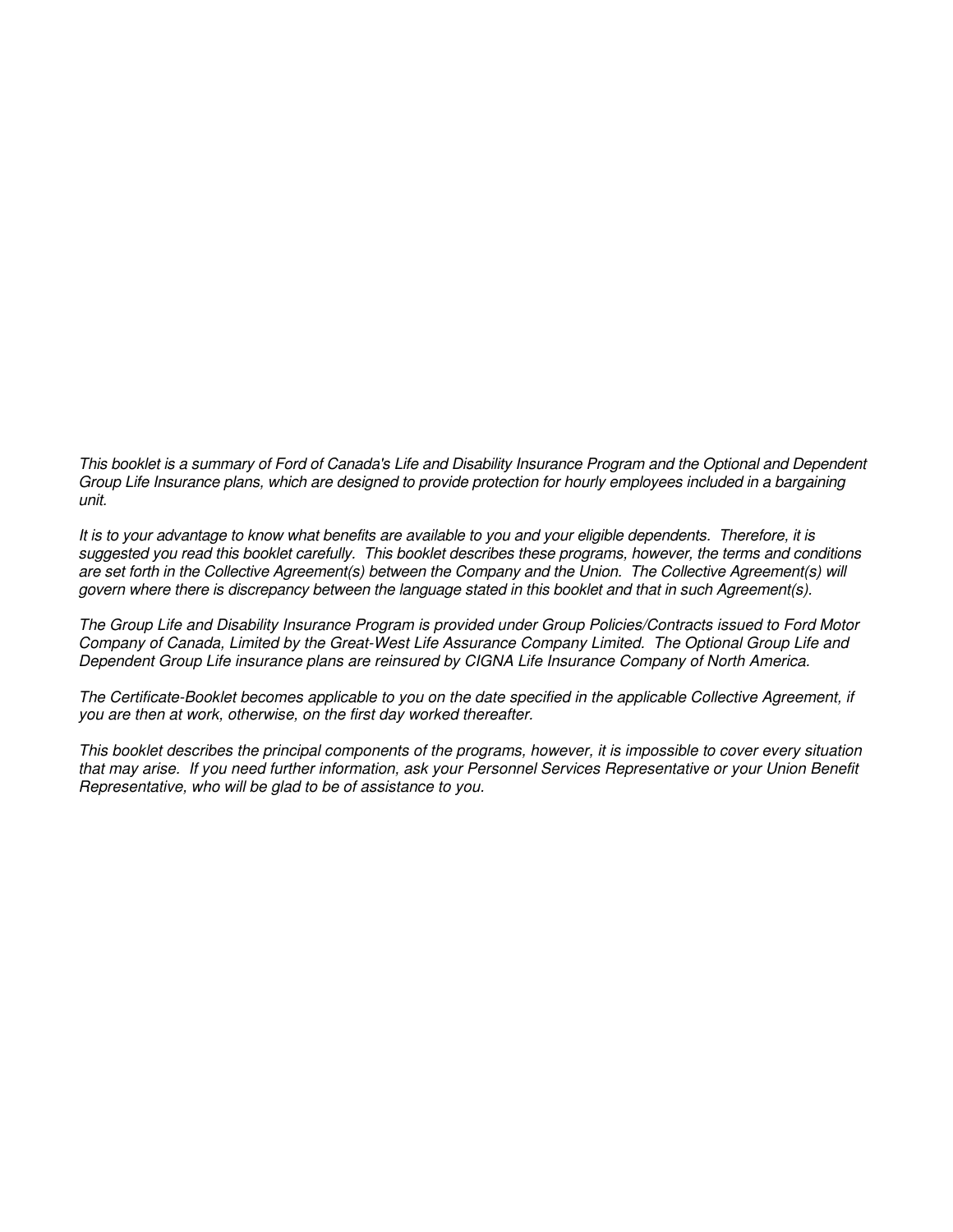# **TABLE OF CONTENTS**

# LIFE AND DISABILITY INSURANCE PROGRAM

# **PAGE**

| 2  |
|----|
| 3  |
| 3  |
| 4  |
| 4  |
| 5  |
| 5  |
| 6  |
| 7  |
| 9  |
| 10 |
| 12 |
| 13 |
| 16 |
| 21 |
| 22 |
| 22 |
| 23 |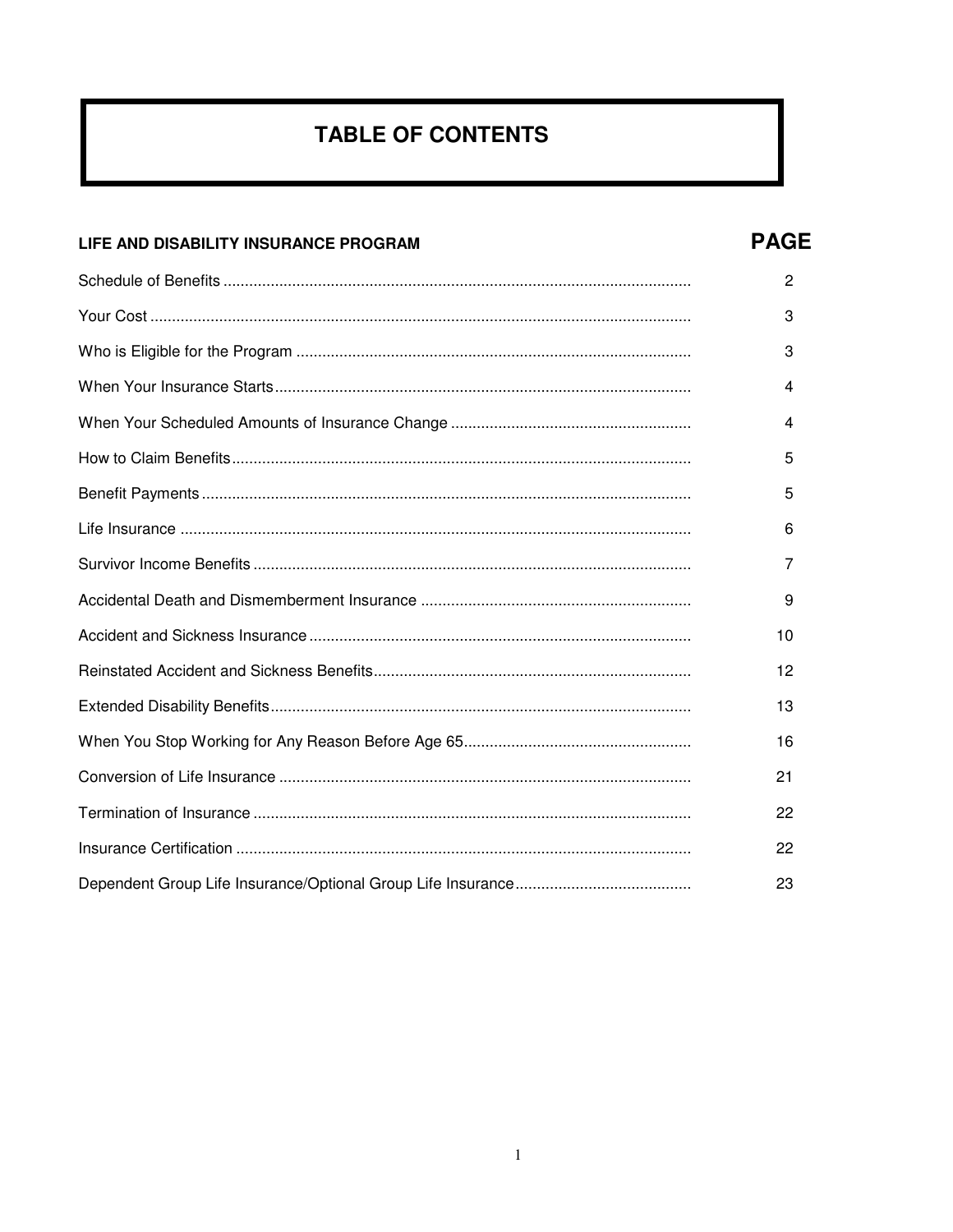# **LIFE AND DISABILITY INSURANCE PROGRAM - HOURLY EMPLOYEES ONLY**

**SCHEDULE OF BENEFITS** 

| Base Hourly Rate <sup>1</sup> | Life<br><b>Insurance</b> | Accidental<br>Death &<br><b>Dismemberment</b><br><b>Benefit<sup>2</sup></b> | Weekly<br><b>Accident &amp;</b><br><b>Sickness</b><br>Benefits <sup>3</sup> |                         | <b>Monthly Extended Disability</b><br><b>Benefit</b> |
|-------------------------------|--------------------------|-----------------------------------------------------------------------------|-----------------------------------------------------------------------------|-------------------------|------------------------------------------------------|
|                               |                          |                                                                             |                                                                             | Schedule I <sup>4</sup> | Schedule II <sup>4</sup>                             |
| Up to but less than 20.25     | 46,000                   | 23,000                                                                      | 500                                                                         | 1,740                   | 1,915                                                |
| 20.25 but less than 20.60     | 46,500                   | 23,250                                                                      | 510                                                                         | 1,770                   | 1,945                                                |
| 20.60 but less than 20.95     | 47,500                   | 23,750                                                                      | 520                                                                         | 1,800                   | 1,980                                                |
| 20.95 but less than 21.30     | 48,500                   | 24,250                                                                      | 525                                                                         | 1,830                   | 2,015                                                |
| 21.30 but less than 21.65     | 49,000                   | 24,500                                                                      | 535                                                                         | 1,860                   | 2,045                                                |
| 21.65 but less than 22.00     | 50,000                   | 25,000                                                                      | 545                                                                         | 1,890                   | 2,080                                                |
| 22.00 but less than 22.35     | 50,500                   | 25,250                                                                      | 550                                                                         | 1,920                   | 2,115                                                |
| 22.35 but less than 22.70     | 51,500                   | 25,750                                                                      | 560                                                                         | 1,950                   | 2,145                                                |
| 22.70 but less than 23.05     | 52,500                   | 26,250                                                                      | 570                                                                         | 1,985                   | 2,180                                                |
| 23.05 but less than 23.40     | 53,000                   | 26,500                                                                      | 575                                                                         | 2,015                   | 2,215                                                |
| 23.40 but less than 23.75     | 54,000                   | 27,000                                                                      | 585                                                                         | 2,045                   | 2,245                                                |
| 23.75 but less than 24.10     | 54,500                   | 27,250                                                                      | 595                                                                         | 2,075                   | 2,280                                                |
| 24.10 but less than 24.45     | 55,500                   | 27,750                                                                      | 605                                                                         | 2,105                   | 2,315                                                |
| 24.45 but less than 24.80     | 56,500                   | 28,250                                                                      | 610                                                                         | 2,135                   | 2,350                                                |
| 24.80 but less than 25.15     | 57,000                   | 28,500                                                                      | 620                                                                         | 2,165                   | 2,380                                                |
| 25.15 but less than 25.50     | 58,000                   | 29,000                                                                      | 630                                                                         | 2,195                   | 2,415                                                |
| 25.50 but less than 25.85     | 58,500                   | 29,250                                                                      | 635                                                                         | 2,225                   | 2,450                                                |
| 25.85 but less than 26.20     | 59,500                   | 29,750                                                                      | 645                                                                         | 2,255                   | 2,480                                                |
| 26.20 but less than 26.55     | 60,500                   | 30,250                                                                      | 655                                                                         | 2,285                   | 2,515                                                |
| 26.55 but less than 26.90     | 61.000                   | 30.500                                                                      | 660                                                                         | 2.315                   | 2.550                                                |
| 26.90 but less than 27.25     | 62,000                   | 31,000                                                                      | 670                                                                         | 2,345                   | 2,580                                                |
| 27.25 but less than 27.60     | 62,500                   | 31,250                                                                      | 680                                                                         | 2,375                   | 2,615                                                |
| 27.60 but less than 27.95     | 63,500                   | 31,750                                                                      | 685                                                                         | 2.405                   | 2.650                                                |
| 27.95 but less than 28.30     | 64,500                   | 32,250                                                                      | 695                                                                         | 2,440                   | 2,680                                                |
| 28.30 but less than 28.65     | 65,000                   | 32,500                                                                      | 705                                                                         | 2,470                   | 2,715                                                |
| 28.65 but less than 29.00     | 66,000                   | 33,000                                                                      | 710                                                                         | 2,500                   | 2,750                                                |
| 29.00 but less than 29.35     | 67,000                   | 33,500                                                                      | 720                                                                         | 2,530                   | 2,780                                                |
| 29.35 but less than 29.70     | 67,500                   | 33,750                                                                      | 730                                                                         | 2,560                   | 2,815                                                |
| 29.70 but less than 30.05     | 68,500                   | 34,250                                                                      | 735                                                                         | 2,590                   | 2,850                                                |
| 30.05 but less than 30.40     | 69,000                   | 34,500                                                                      | 745                                                                         | 2,620                   | 2,880                                                |
| 30.40 but less than 30.75     | 70,000                   | 35,000                                                                      | 755                                                                         | 2,650                   | 2,915                                                |
| 30.75 but less than 31.10     | 71,000                   | 35,500                                                                      | 760                                                                         | 2,680                   | 2,950                                                |
| 31.10 but less than 31.45     | 71,500                   | 35,750                                                                      | 770                                                                         | 2,710                   | 2,980                                                |
| 31.45 but less than 31.80     | 72,500                   | 36,250                                                                      | 780                                                                         | 2,740                   | 3,015                                                |
| 31.80 but less than 32.15     | 73,000                   | 36,500                                                                      | 785                                                                         | 2,770                   | 3,050                                                |
| 32.15 but less than 32.50     | 74,000                   | 37,000                                                                      | 795                                                                         | 2,800                   | 3,080                                                |
| 32.50 but less than 32.85     | 75,000                   | 37,500                                                                      | 805                                                                         | 2,830                   | 3,115                                                |
| 32.85 but less than 33.20     | 75,500                   | 37,750                                                                      | 815                                                                         | 2,860                   | 3,150                                                |
| 33.20 but less than 33.55     | 76,500                   | 38,250                                                                      | 820                                                                         | 2,895                   | 3,180                                                |
| 33.55 but less than 33.90     | 77,000                   | 38,500                                                                      | 830                                                                         | 2,925                   | 3,215                                                |
| 33.90 but less than 34.25     | 78,000                   | 39,000                                                                      | 840                                                                         | 2,955                   | 3,250                                                |
| 34.25 but less than 34.60     | 79,000                   | 39,500                                                                      | 845                                                                         | 2,985                   | 3,280                                                |
| 34.60 but less than 34.95     | 79,500                   | 39,750                                                                      | 855                                                                         | 3,015                   | 3,315                                                |
| 34.95 and over                | **80,500                 | **40,250                                                                    | *865                                                                        | **3,045                 | **3,350                                              |
| Up to but less than 37.05     | 84,500                   | 42,250                                                                      | 905                                                                         | 3,195                   | 3,515                                                |
| 37.05 but less than 37.40     | 85,000                   | 42,500                                                                      | 915                                                                         | 3,225                   | 3,550                                                |
| 37.40 but less than 37.75     | 86,000                   | 43,000                                                                      | 920                                                                         | 3,255                   | 3,580                                                |
| 37.75 but less than 38.10     | 87,000                   | 43,500                                                                      | 930                                                                         | 3,285                   | 3,615                                                |
| 38.10 but less than 38.45     | 87,500                   | 43,750                                                                      | 940                                                                         | 3,315                   | 3,650                                                |
| 38.45 but less than 38.80     | 88,500                   | 44,250                                                                      | 945                                                                         | 3,350                   | 3,680                                                |
| 38.80 but less than 39.15     | 89,000                   | 44,500                                                                      | 955                                                                         | 3,380                   | 3,715                                                |
| 39.15 but less than 39.50     | 90,000                   | 45,000                                                                      | 965                                                                         | 3,410                   | 3,750                                                |
| 39.50 but less than 39.85     | 91,000                   | 45,500                                                                      | 970                                                                         | 3,440                   | 3,780                                                |
| 39.85 but less than 40.20     | 91,500                   | 45,750                                                                      | 980                                                                         | 3,470                   | 3,815                                                |
| 40.20 but less than 40.55     | 92,500                   | 46,250                                                                      | 990                                                                         | 3,500                   | 3,850                                                |
| 40.55 but less than 40.90     | 93,000                   | 46,500                                                                      | 995                                                                         | 3,530                   | 3,880                                                |
| 40.90 but less than 41.25     | 94,000                   | 47,000                                                                      | 1,005                                                                       | 3,560                   | 3,915                                                |
| 41.25 but less than 41.60     | 95,000                   | 47,500                                                                      | 1,015                                                                       | 3,590                   | 3,950                                                |
| 41.60 but less than 41.95     | 95,500                   | 47,750                                                                      | 1,025                                                                       | 3,620                   | 3,985                                                |
| 41.95 but less than 42.30     | 96,500                   | 48,250                                                                      | 1,030                                                                       | 3,650                   | 4,015                                                |
| 42.30 but less than 42.65     | 97,000                   | 48,500                                                                      | 1,040                                                                       | 3,680                   | 4,050                                                |
| 42.65 but less than 43.00     | 98,000                   | 49,000                                                                      | 1,050                                                                       | 3,710                   | 4,085                                                |
| 43.00 but less than 43.35     | 99,000                   | 49,500                                                                      | 1,055                                                                       | 3,740                   | 4,115                                                |
| 43.35 and over                | 99,500                   | 49,750                                                                      | 1,065                                                                       | 3,770                   | 4,150                                                |

#### **Life, Accidental Death & Dismemberment, and Disability Coverage Employees Under Age 65 and At Work On or After September 24, 2012**

\*\*Maximum rate for production (unskilled) workers.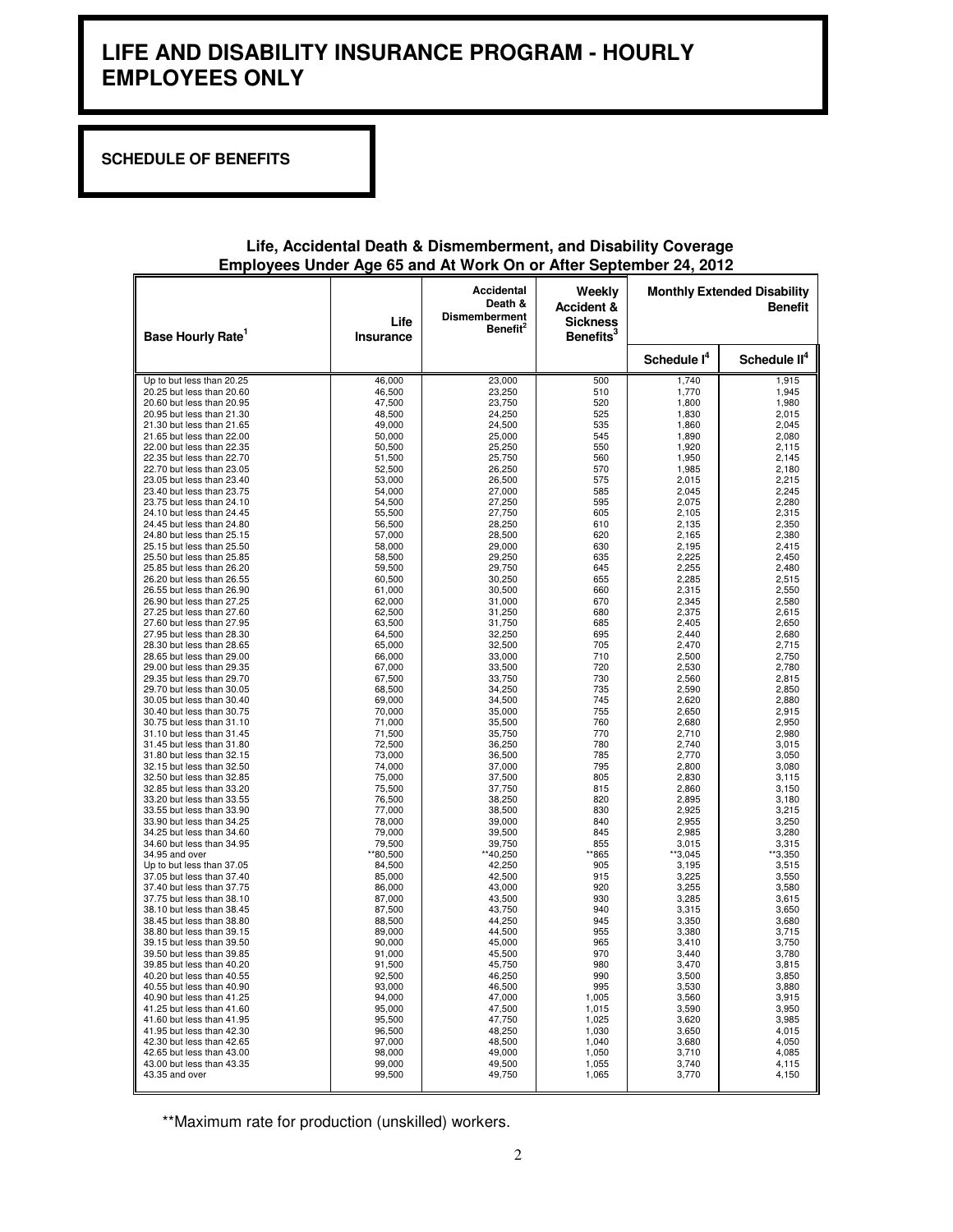- 1 Base Hourly Rate to be used in determining benefit amounts for life, accidental death & dismemberment, weekly accident & sickness benefits, and extended disability benefits shall, for disabilities commencing, or for deaths occurring, after the employee has so worked, be:
	- (i) the employee's Base Hourly Rate for employees who last worked before September 21, 2009<br>(ii) the employee's Base Hourly Rate, plus the sum of (A) the cost-of-living allowance in effect on
	- the employee's Base Hourly Rate, plus the sum of (A) the cost-of-living allowance in effect on September 21, 2009, minus (B) \$.05, for employees who last worked on or after September 21, 2001 but before September 20, 2010;
	- (iii) the employee's Base Hourly Rate, plus the sum of (A) the cost-of-living allowance in effect on September 20, 2010 minus (B) \$.05, for employees who last worked on or after September 20, 2010.
- 2 Twice the scheduled amount may be payable for an occupational-related death.
- 3 Subject to reduction for other benefits described in the "Accident and Insurance" section on pages 10 through 13 and "Extended Disability Benefits" section on pages 13 through 15. Accident and Sickness Benefits subject to adjustment for short service employees as described in the "Short Service Employees" section on page 11.
- 4 Schedule II applies to eligible employees who, on their last day worked preceding a continuous period of disability, either have ten or more years of creditable service under the Retirement Pension Plan, or ten or more years of participation under Group Life and Disability Insurance. Schedule I applies to all other employees eligible for Extended Disability Benefits.

#### **\*\*\*Please note effective October 2009; Base hourly rate to be used in determining amounts for Life Insurance no longer includes COLA**

# **YOUR COST**

As a regular employee the Company pays for your Group Insurance Coverage for any month for which you receive pay from the Company for any time during the month and for certain months when you are away from work. Under certain conditions you may continue the insurance beyond these periods by paying a contribution toward the premium. See section "When You Stop Working for Any Reason Before Age 65", pages 16 through 20.

# **WHO IS ELIGIBLE FOR THE PROGRAM**

The Life and Disability Insurance Program is available to you if you are a regular full-time Ford hourly-rated employee represented by the CAW under the Collective Agreement effective September 24, 2012.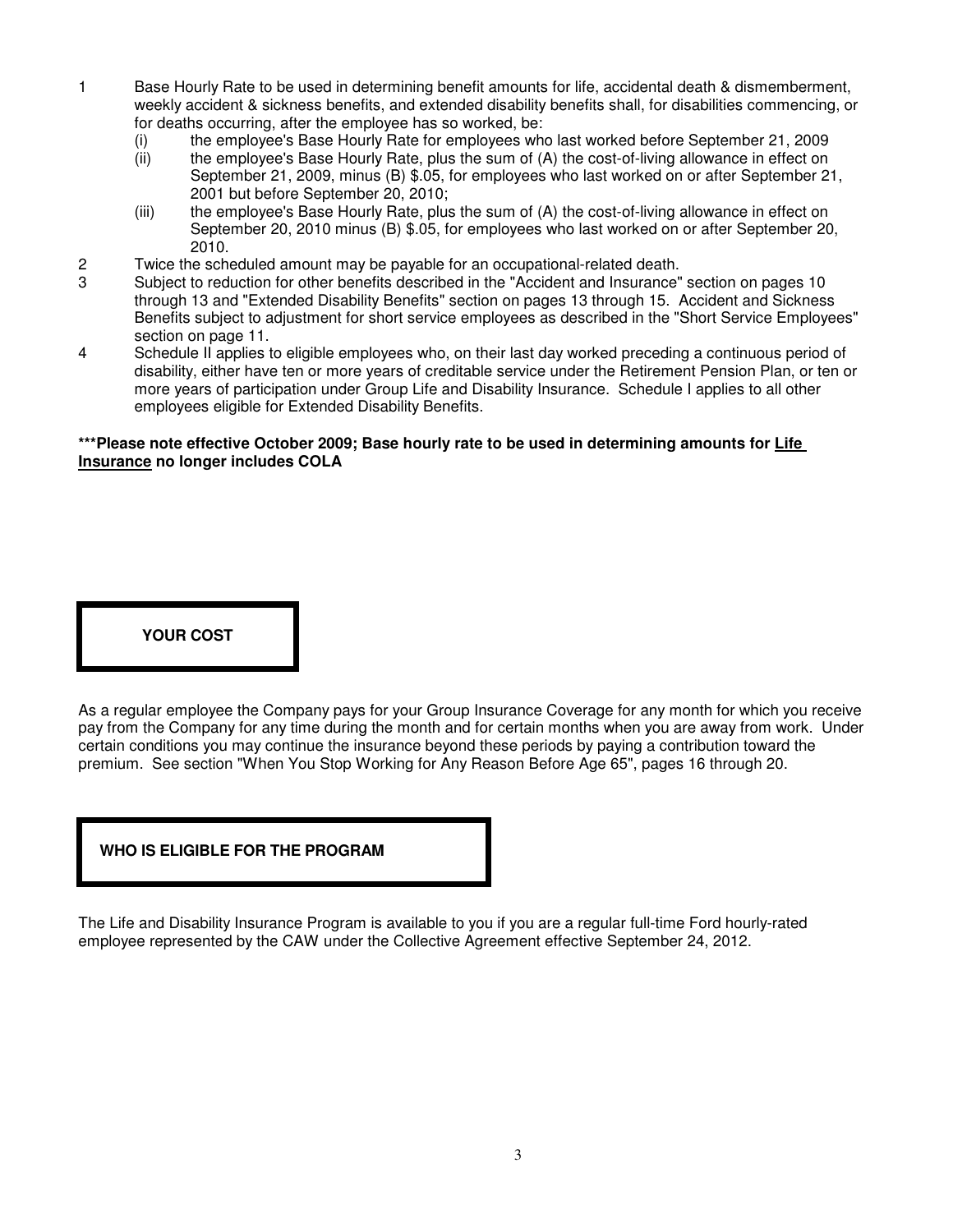# **WHEN YOUR INSURANCE STARTS**

**Your coverage becomes effective as set forth below:**

| Category                                                                                                | Normal Effective Date *                                                                                                   |
|---------------------------------------------------------------------------------------------------------|---------------------------------------------------------------------------------------------------------------------------|
| Life and Accidental Death &<br>Dismemberment Insurance:<br>• Hire or Rehire<br>• Reinstatement          | 1st day of the month following date employed<br>Date of reinstatement, if insured at last termination of<br>employment.   |
| <b>Accident &amp; Sickness and Extended</b><br><b>Disability Benefit Insurance:</b><br>• Hire or Rehire | 1st day of the 4th month following date employed, and at<br>work on that date; otherwise insurance takes effect on day of |
| • Reinstatement                                                                                         | return to work.<br>Date of reinstatement, if insured at last termination of<br>employment.                                |

If accident or sickness keeps you from work on the Normal Effective Date, the insurance does not take effect until the day you return to work.

# **WHEN YOUR SCHEDULED AMOUNTS OF INSURANCE CHANGE**

An employee who dies as a result of bodily injuries caused solely by employment with the Company, and as a result of an accident in which the cause and result are unexpected and definite as to time and place, will be considered insured for Life, Accidental Death and Dismemberment, and Survivor Income Benefits as of the date employment commenced, providing an accidental death benefit as described on page 9 would otherwise have been payable.

If a change in your regular hourly wage rate puts you into a new insurance bracket, there is an automatic change in the scheduled amounts of your benefits as follows:

| If You Are in a New Insurance Bracket on | The Change Takes Effect On* |
|------------------------------------------|-----------------------------|
| January 1                                | February 1                  |
| April 1                                  | May 1                       |
| July 1                                   | August 1                    |
| October 1                                | November 1                  |

If accident or sickness keeps you from work on any date that a change would be effective, the change does not take effect until the day you return to work.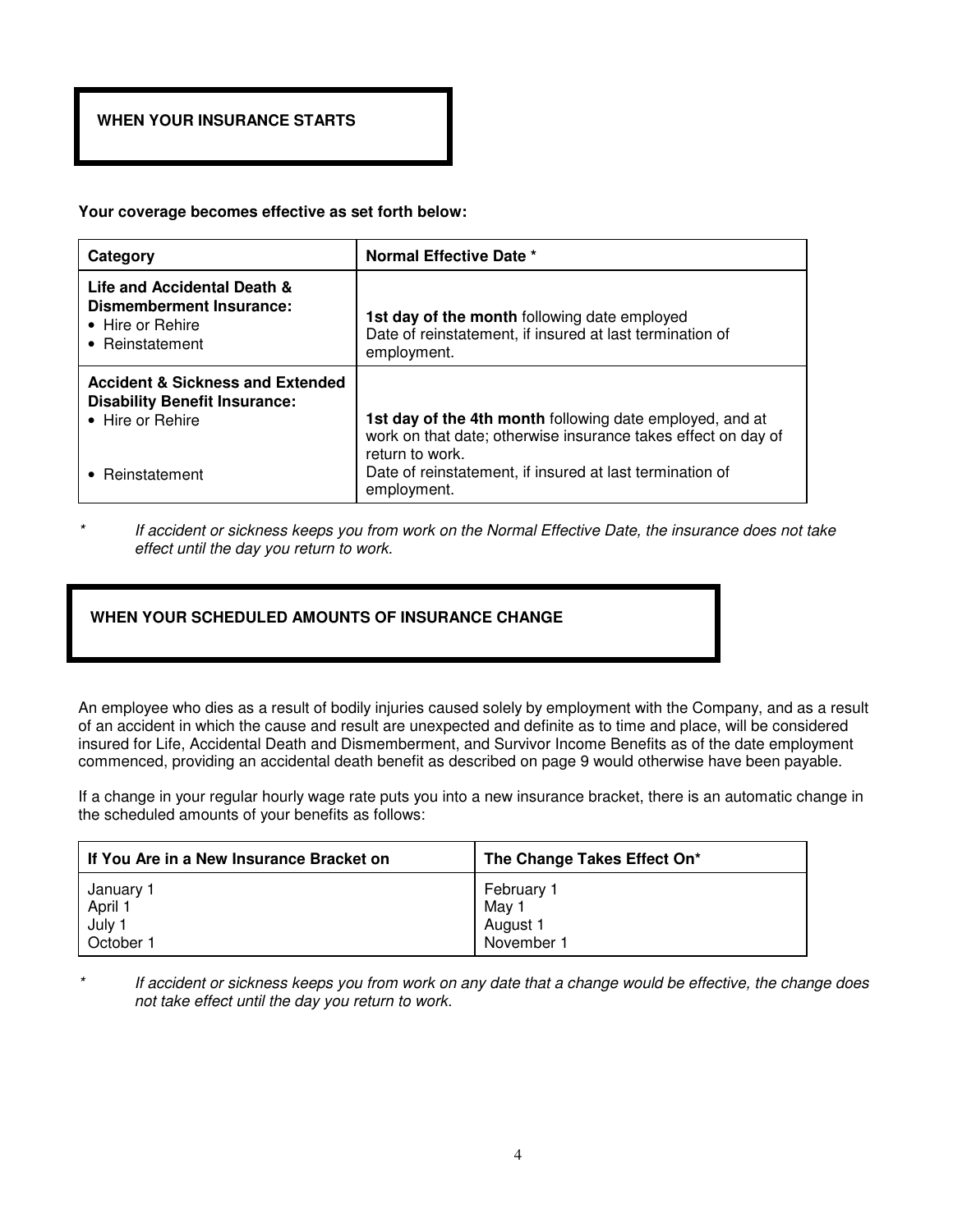

Claims should be reported to the Human Resources Representative at your location.

Written notice of accident or sickness and satisfactory proof of disability must be submitted to the insuring company within 60 days of the accident or commencement of disability from sickness, except that such 60 day period will not apply in the case of an employee who initially applies for Work Place Safety and Insurance benefits which are subsequently denied, provided the employee submits written notice of accident or sickness and proof satisfactory to the insurance company within 60 days of such denial. Proof of claim for the weekly indemnity benefit must be signed by the physician personally attending the employee. Benefits cannot be paid until satisfactory written proof has been submitted to the insuring company.

# **BENEFIT PAYMENTS**

Life and Accidental Death and Dismemberment claims are paid promptly in one sum upon submission of satisfactory proof of death, accident or loss. If you so elect, the whole amount of death claims under such insurance coverages can be paid under a settlement option, so much per month or so much per year, with interest at a rate determined annually by the Insurance Company. If you do not elect a settlement option, your beneficiary may do so after your death.

Survivor Income Benefits are paid upon due proof of your death while insured and continuing proof of eligibility as a survivor. Subject to receipt of due proof, Accident and Sickness Benefits are paid to you weekly and Extended Disability Benefits are paid to you monthly, following the expiration of the maximum number of weeks for which you are entitled to receive Accident and Sickness Benefits.

Except for Survivor Income Benefits, your benefit payments are based upon your regular wage rate (exclusive of shift differentials, overtime, cost-of-living allowance or other extras) on the last day you worked preceding your death or disability, or if higher, on the scheduled amounts applicable to you as described on pages 2 and 3.

If you are assigned a lower rated job because of an occupational disability with a resulting loss in pay, your benefit payments are based on your base hourly rate at the time of the injury, during periods while you are at work and for which you receive weekly Work Place Safety and Insurance Benefits for such loss in pay.

# **SUBROGATION**

In the event of any payment for services made by the insurance carrier under your Life and Disability Insurance Plan, such carrier shall acquire all the employee's or dependent's rights of recovery as a result of settlement or judgment brought against any person or organization, except against insurer's policies issued in the name of the employee or dependent.

# **RECOVERY OF BENEFIT OVERPAYMENTS**

If it is determined that any benefits paid to you should not have been paid, or should have been paid in a lesser amount, you will receive written notice to repay the amount of the overpayment to the Insurer.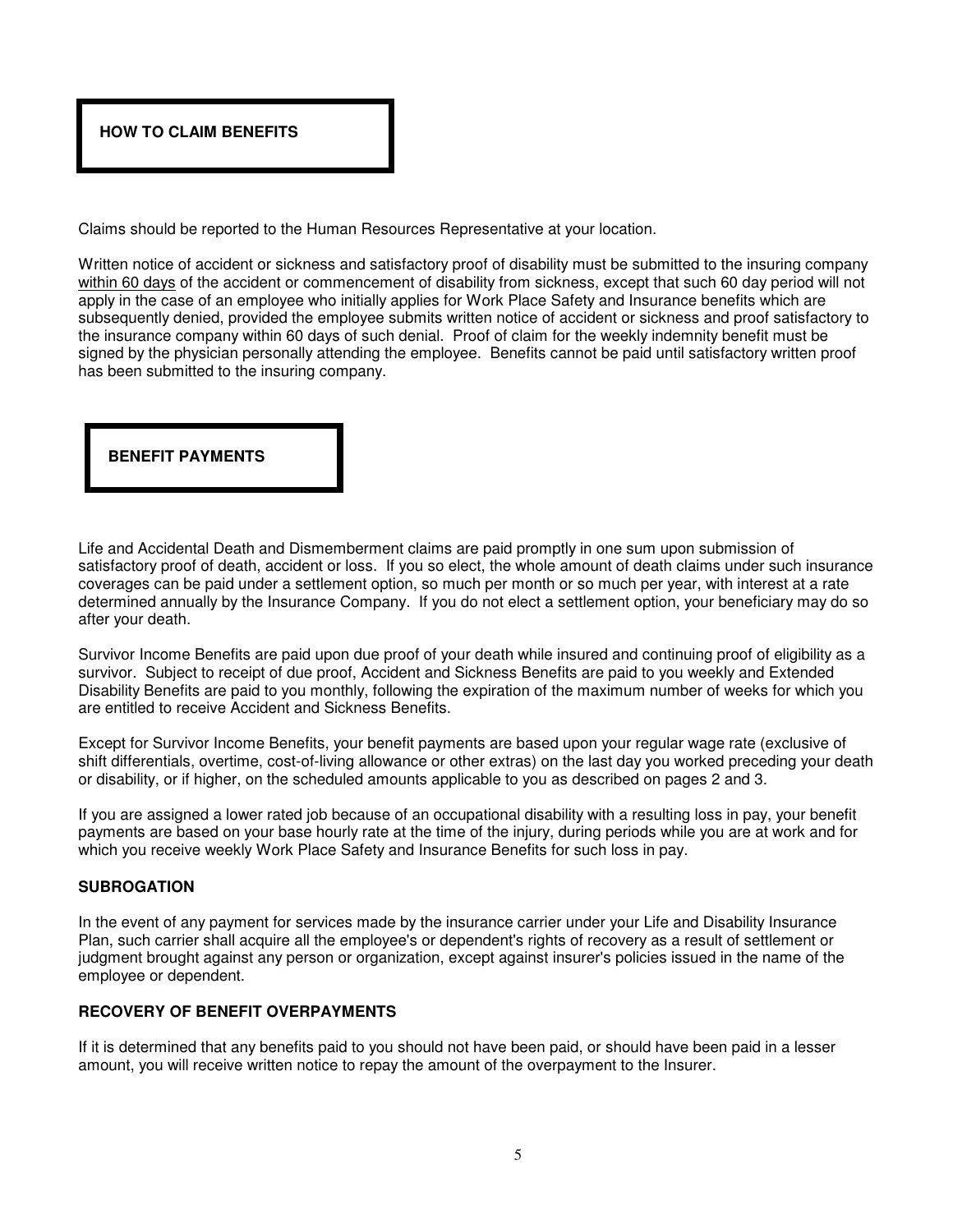# **BENEFIT PAYMENTS (Continued)**

If you fail to repay such amount of overpayment promptly, the Insurer may arrange to recover the amount of the overpayment by making an appropriate deduction or deductions from any future benefit payment or payments payable to you, or the Company at the Insurer's request, may make an appropriate deduction or deductions from future compensation payable to you by the Company.

# **LIFE INSURANCE**

#### **BENEFIT (through the end of the month in which you attain age 65)**

If you die from any cause while insured, the amount for which you are insured is paid to the person you have named as beneficiary.

#### **BENEFICIARY DESIGNATION (not applicable to Survivor Income Benefits)**

Subject to the provisions of any applicable laws, you have the right to name the beneficiary of your choice, and to change your beneficiary at any time. The beneficiary is that designation last made as indicated on the records of the Company. Life Insurance and benefits for death under Accidental Death and Dismemberment Insurance are payable to your named beneficiary. If no valid beneficiary designation is in effect at your death, the insurance will be paid to your surviving spouse. Spouse means the person to whom you are legally married, or if there is no legally married spouse, the person, who is and has been for an immediately preceding continuous period of at least one year cohabiting and residing with you in a conjugal relationship and who has been publicly represented by you as your spouse. If your spouse is not living, the insurance will be paid to your surviving children equally; if none survive, to your surviving mother or father, or to both equally, if both survive; if there are no such survivors, to the executor or administrator of your estate.

# **ASSIGNMENT**

Life Insurance is not assignable.

#### **BENEFIT (after the month in which you attain age 65) 10 OR MORE YEARS OF CREDITABLE SERVICE**

If you are insured at age 65 and have 10 or more years of creditable service under the Retirement Pension Plan\* at the end of the month in which you attain age 65, your Life Insurance is continued for you until your death. However, the amount of insurance is gradually reduced (at the rate of 2% of the amount in force at age 65) each month after you become age 65 until an ultimate amount of Life Insurance called Continuing Group Life Insurance (CGL) is reached.

# **CONTINUING GROUP LIFE INSURANCE BENEFIT FORMULA**

The Continuing Group Life Insurance (CGL) amount is determined by multiplying by 1½% times your years of creditable service under the Retirement Pension Plan\* at the end of the month in which you attain age 65. This amount is then multiplied by the amount of Life Insurance in force at age 65.

\* Years of participation (prior to age 65) in the Life & Disability Insurance Program, if any, after you last ceased active work before age 65, are added to creditable service under the Retirement Pension Plan in determining eligibility for any amounts of Continuing Group Life Insurance.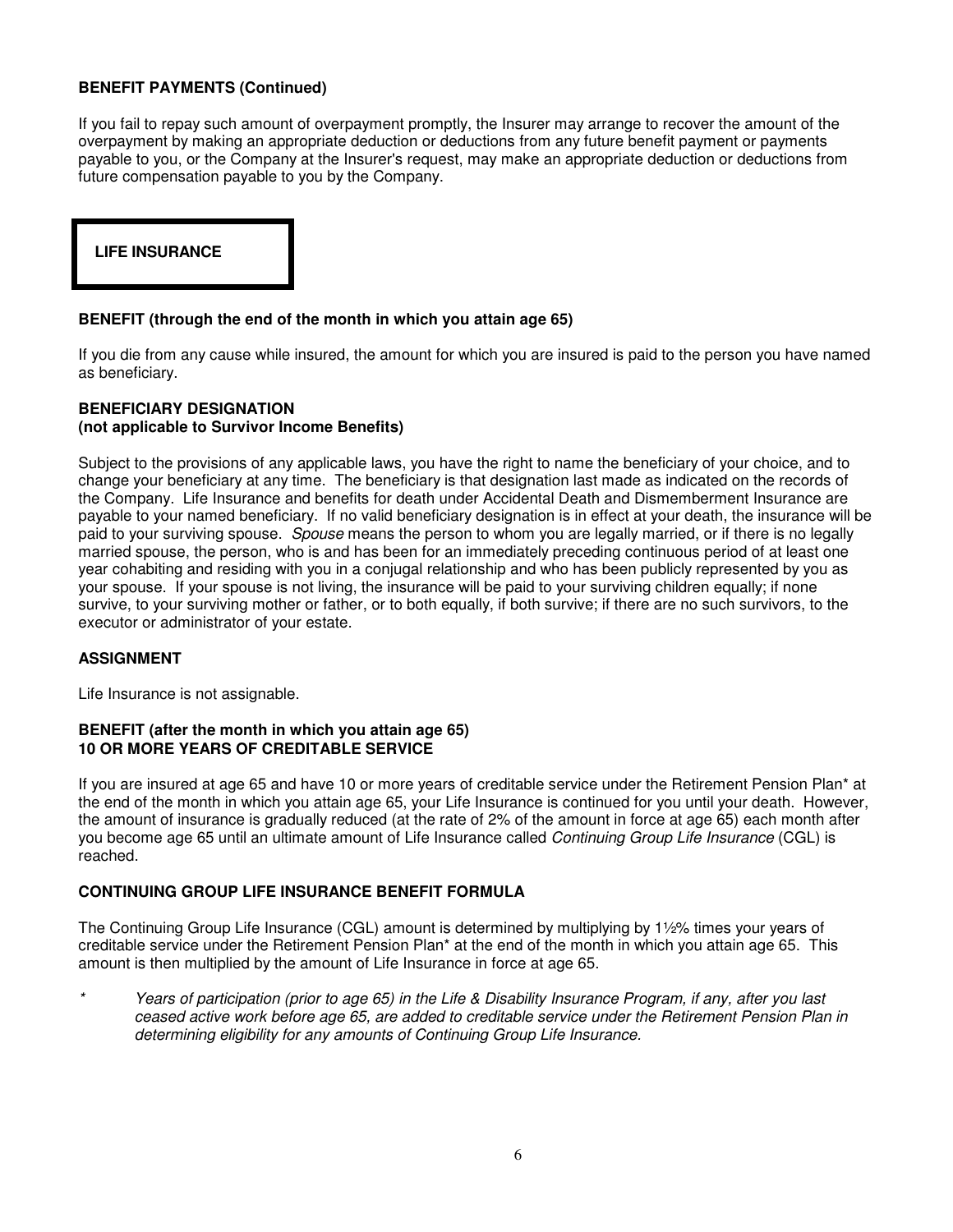#### **LIFE INSURANCE (Continued)**

The minimum amount of CGL is 15% of Life Insurance in force at age 65 (with 10 years of creditable service) or \$5,000, whichever is greater.

**SURVIVOR INCOME BENEFITS** 

#### **PART I**

#### **Transition Benefits:**

- \$875 to a surviving spouse with no dependent children (Class A, B, C)
- \$950 to a surviving spouse with a dependent child (Class A) or to a child who has no parent (Class B)

If you die while insured for Survivor Income Benefits, leaving one or more Survivors, as defined below, the Insurance Company will begin payment of not more than 24 monthly Transition Survivor Income Benefits provided at least one Survivor is living on the first day of the month following your death and then qualifies as your Survivor.

The first such benefit is payable on the first day of the month following the employee's death. Thereafter, a Monthly Survivor Income Benefit is payable on the first day of each of the next 23 months, but if, on the first day of any month after the employee's death, no person then living qualifies as his/her Survivor, no such Benefit is payable for that month or any subsequent month.

In any case in which your Class A eligible Survivor does not receive Survivor Income Benefits because of a waiver as described on page 9, any payments of Transition Survivor Income Benefits to your Class B or Class C eligible Survivor shall be determined as if the deceased Class A eligible Survivor had not waived such benefits. In no event, however, would any such benefit be paid to a Class B or Class C eligible Survivor for any month for which Transition Survivor Income Benefits would have been payable to the Class A eligible Survivor except for the waiver or for any month subsequent to 24 calendar months after the date of your death.

#### **PART II**

#### **Bridge Survivor Income Benefits to a Class A Survivor**

(who is 45 years of age or more on the date of death, or whose age when combined with the employee's years of creditable service under the Retirement Plan totals 55 or more, and following 24 Transition Income Benefit payments) –

The monthly amount payable to the survivor effective Oct 1, 2010 is \$875 or \$950 to a Survivor with a dependent child.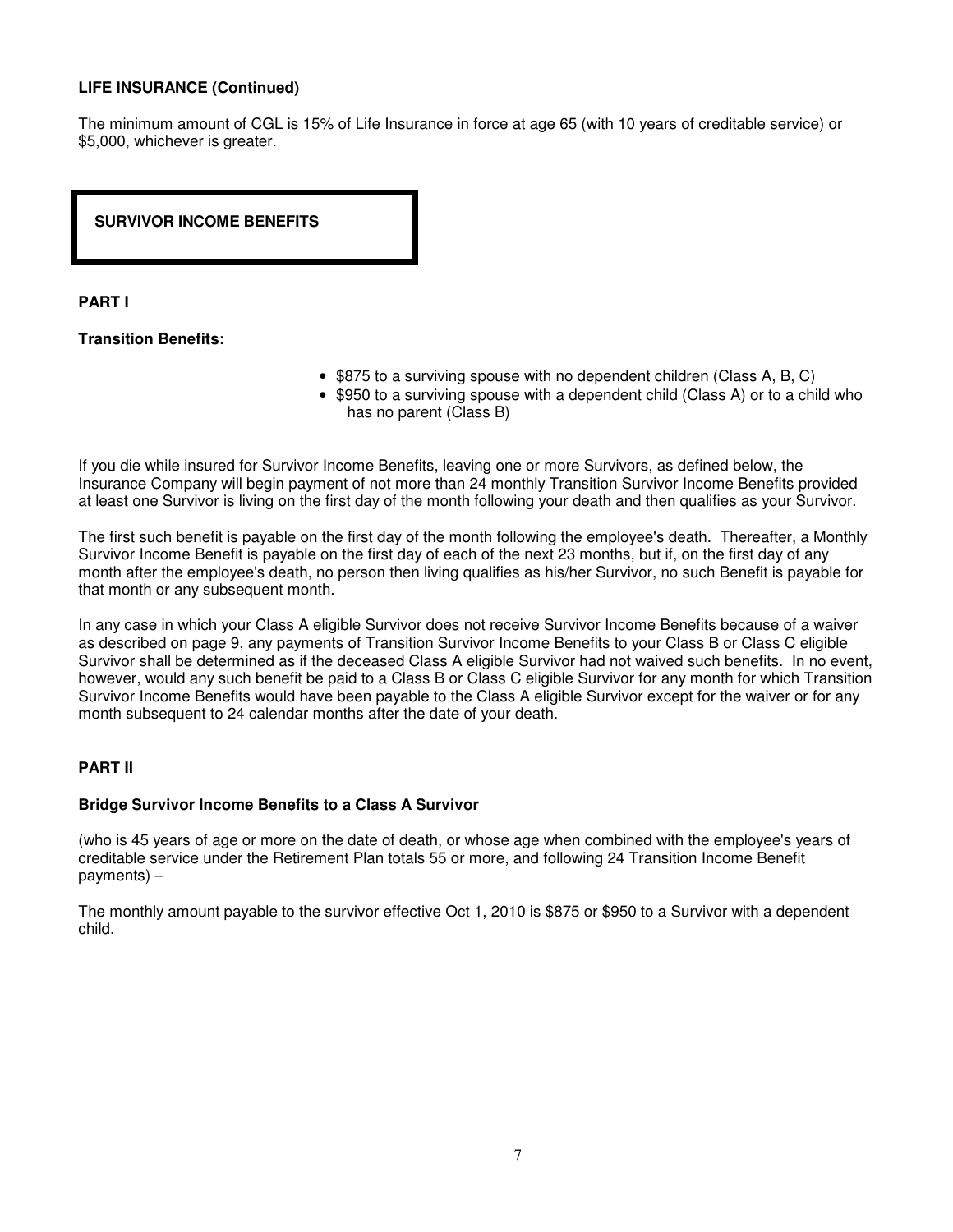# **SURVIVOR INCOME BENEFITS (Continued)**

Such benefits shall be payable as follows:

- (i) The Bridge Survivor Income Benefit will become payable commencing with the first month following the month for which the 24th monthly payment of the Transition Survivor Income Benefit is paid.
- (ii) The Bridge Survivor Income Benefit will cease to be paid immediately upon the occurrence of:
	- (a) the death of the Class A eligible Survivor, or
	-
	- (b) her or his remarriage or acquiring a spouse, or (c) attainment by Class A eligible Survivor of such attainment by Class A eligible Survivor of such age at which Old Age Security Benefits become payable under any federal legislation, as now in effect or hereafter enacted or amended, or
	- (d) the commencement of waiver period in accordance with the waiver provisions below.

#### **Definitions for Survivor Income Benefits**

Survivors are classified and defined as follows:

- 1. A Class A Survivor means the employee's spouse. Wherever wife, husband or spouse is used in Part I or Part II of this Section (Survivor Income Benefits) it shall mean the person to whom the employee is, and has been for at least one year, legally married, or if there is no such wife, husband or spouse, it shall mean the person who is, and who has been for an immediately preceding continuous period of at least one year, cohabiting and residing with the employee in a conjugal relationship and publicly represented by the employee as his/her spouse.
- 2. A Class B Survivor means the employee's child who, at the employee's death and at the time a Survivor Income Benefit first becomes payable to such child, is both unmarried and either (i) under 21 years of age or (ii) at least age 21 but under age 25 or (iii) totally and permanently disabled at any age over 21; provided, however, that a child under clause (ii) or (iii) must have been legally residing with and dependent upon the employee at the time of his death. A child ceases to be a Class B Survivor upon marrying, or if not totally and permanently disabled, upon reaching his or her 25th birthday. To qualify as the employee's child, the child must be one of the following:
	- (i) the employee's own child born prior to the first month following the employee's death;
	- (ii) the employee's legally adopted child or child with respect to whom he had initiated legal adoption proceedings which were terminated by his death;
	- (iii) the employee's step-child who resided with him at the time of his death;
- 3. A Class C Survivor means the employee's parent, for whom he had, during the calendar year immediately preceding his death, provided at least 50% of such parent's support, if such parent was:
	- (i) the employee's father or mother by blood relationship, or
	- (ii) the employee's adopting parent.

# **ASSIGNMENT AND ATTACHMENT**

You may not assign your Survivor Income Benefits and your Survivors may not assign any Monthly Survivor Income Benefit that becomes payable. To the extent permitted by applicable law, Monthly Survivor Income Benefits are not subject to attachment or other encumbrance or subject to the debts or liability of any Survivor.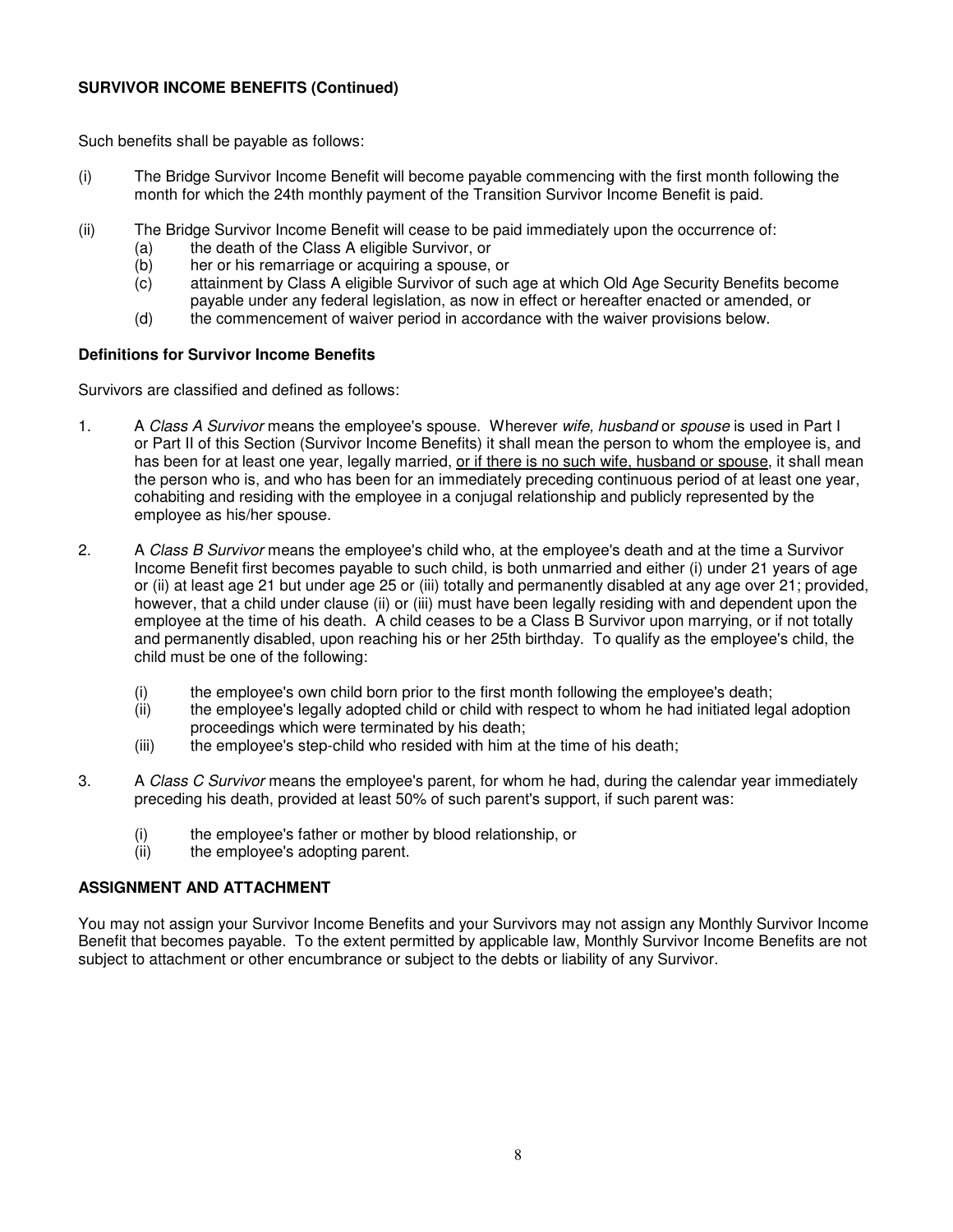#### **SURVIVOR INCOME BENEFITS (Continued)**

# **WAIVER OF TRANSITION AND BRIDGE SURVIVOR INCOME BENEFITS**

Your spouse may elect to waive the right to receive a Survivor Income Benefit under the insured plan in order to receive a survivor benefit under the Company's pension plan. This may be done by completing a waiver form furnished by the Insurance Company. It would be effective the first of the second month such waiver is received by the Insurance Company, or at the beginning of the period covered by the waiver, whichever is later. Your spouse may revoke such a waiver by completing the appropriate form furnished by the Insurance Company.

# **ACCIDENTAL DEATH AND DISMEMBERMENT INSURANCE**

#### **BENEFIT**

If you have an accidental bodily injury and die as a result of, and within one year of such accident, or incur any of the other losses described below as a result of, and within two years of such accident, you or your designated beneficiary will receive the following benefits, provided you are insured at the time of such injury and at the time of such loss:

| Loss                                                                                                                                                                                    | <b>Accidental Death and</b><br><b>Dismemberment Benefit</b> |
|-----------------------------------------------------------------------------------------------------------------------------------------------------------------------------------------|-------------------------------------------------------------|
| Accidental death or accidental loss of more than<br>one of the following: hand, foot, or sight of an<br>eye. Accidental loss of use of more than one of<br>the following: hand or foot. | Equal to one-half Life Insurance in force                   |
| Accidental loss of one of the following: hand, foot,<br>or sight of an eye. Accidental loss of use of one<br>of the following: hand or foot.                                            | Equal to one-quarter Life Insurance in force                |

Loss of a hand or a foot means loss by severance at or above the wrist or ankle joint, and loss of sight of an eye means total and irrecoverable loss of sight.

Loss of Use means total and irrecoverable loss of the ability to perform every action the hand or foot was able to perform before the accident occurred, beyond correction by surgical or other means, including paralysis. No benefits will be paid for loss of use if benefits for loss by dismemberment of the same hand or foot are paid or payable as a result of the same accident. Loss of Use will be considered a loss only if it is continuous for one (1) year.

The total amount payable on account of more than one of the losses listed above in any one accident shall not exceed the amount equal to one-half the Life Insurance in force.

If loss of life results from accidental bodily injuries caused solely by employment with the Company, and results solely from an accident in which the cause and result are unexpected and definite as to time and place, the total amount payable as an Accidental Death and Dismemberment Benefit shall be the amount of Life Insurance then in force.

The benefit for accidental death is payable at your death to your beneficiary.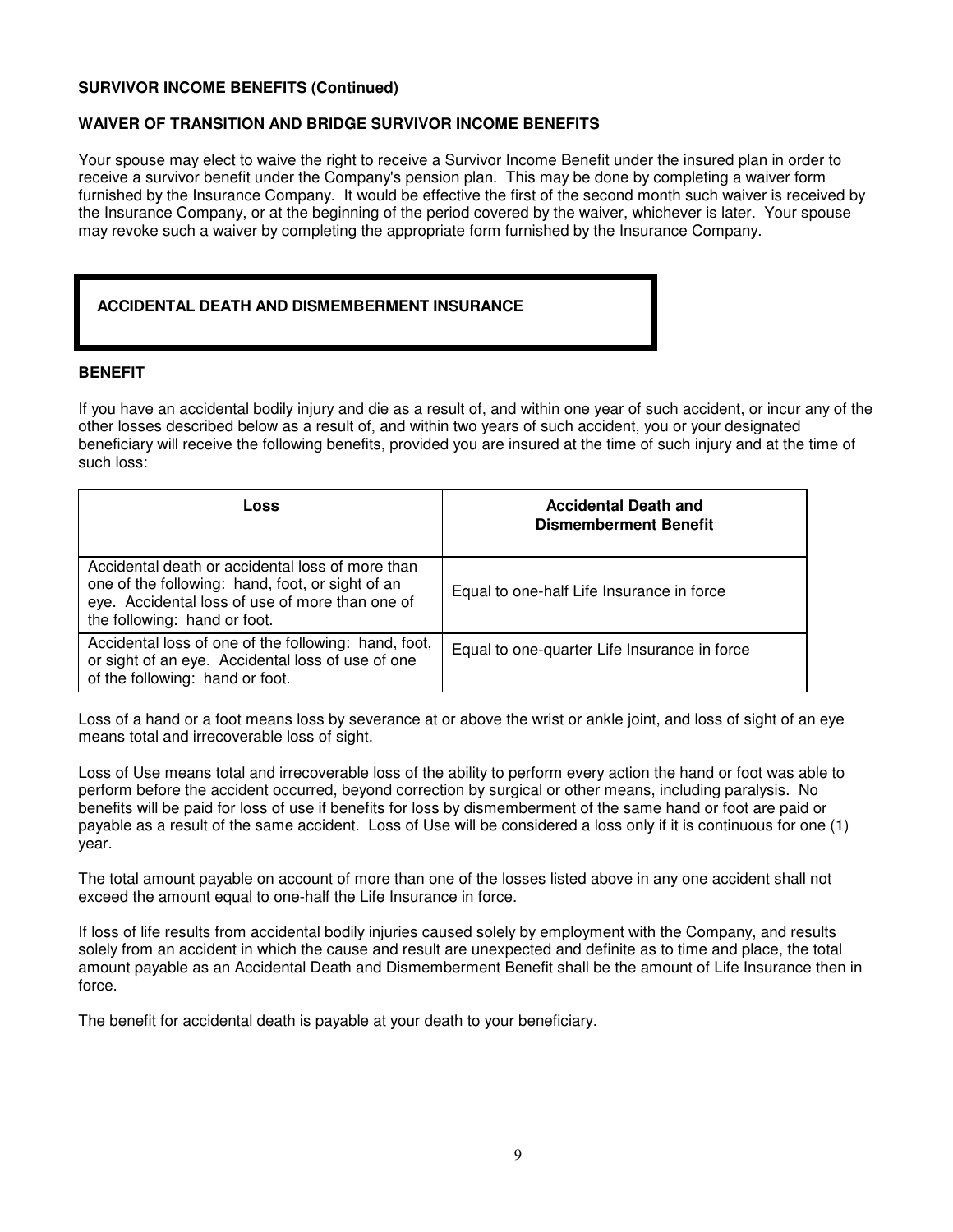# **ACCIDENTAL DEATH AND DISMEMBERMENT INSURANCE (Continued)**

# **EXAMINATION**

In the case of Dismemberment or Loss of Use claims, the Insurance Company has the right to have you examined as often as it may reasonably require, at its expense, while the claim is pending. It also has the right to make an autopsy, where not forbidden by law, in connection with Accidental Death claims.

# **EXCLUSIONS**

No payment shall be made for any loss caused wholly or partly, directly or indirectly, by:

- Disease or bodily or mental infirmity, or medical or surgical treatment thereof;
- Any infection, except infection caused by an external visible wound accidentally sustained;
- Self destruction or intentionally self-inflicted injury, while sane or insane;
- War, or any act of war, whether declared or undeclared;
- The employee's act of aggression, participation in a felonious enterprise or illegal use of drugs.

#### **ASSIGNMENT**

Accidental Death and Dismemberment Insurance is not assignable.



# **ELIGIBILITY REQUIREMENTS**

To be eligible for benefits you must:

- become wholly and continuously disabled by accidental bodily injury or sickness, while insured for Accident and Sickness Insurance;
- be unable to perform all duties of your occupation;
- be under a doctor's care and \*
- furnish the Insurance Company with written notice and satisfactory proof of disability within 60 days of the accident or commencement of Disability from sickness.
- If you are under treatment for alcohol or drug abuse in a residential or outpatient substance abuse treatment facility which is approved for benefits under the Hospital-Surgical-Medical-Drug Program, you will be considered as being under a doctor's care if you furnish certification of disability which is provided by the facility's physician director or a physician consultant based on information furnished by and upon the recommendation of the therapist who is supervising your treatment. Such physician director or physician consultant must be a licensed doctor of medicine.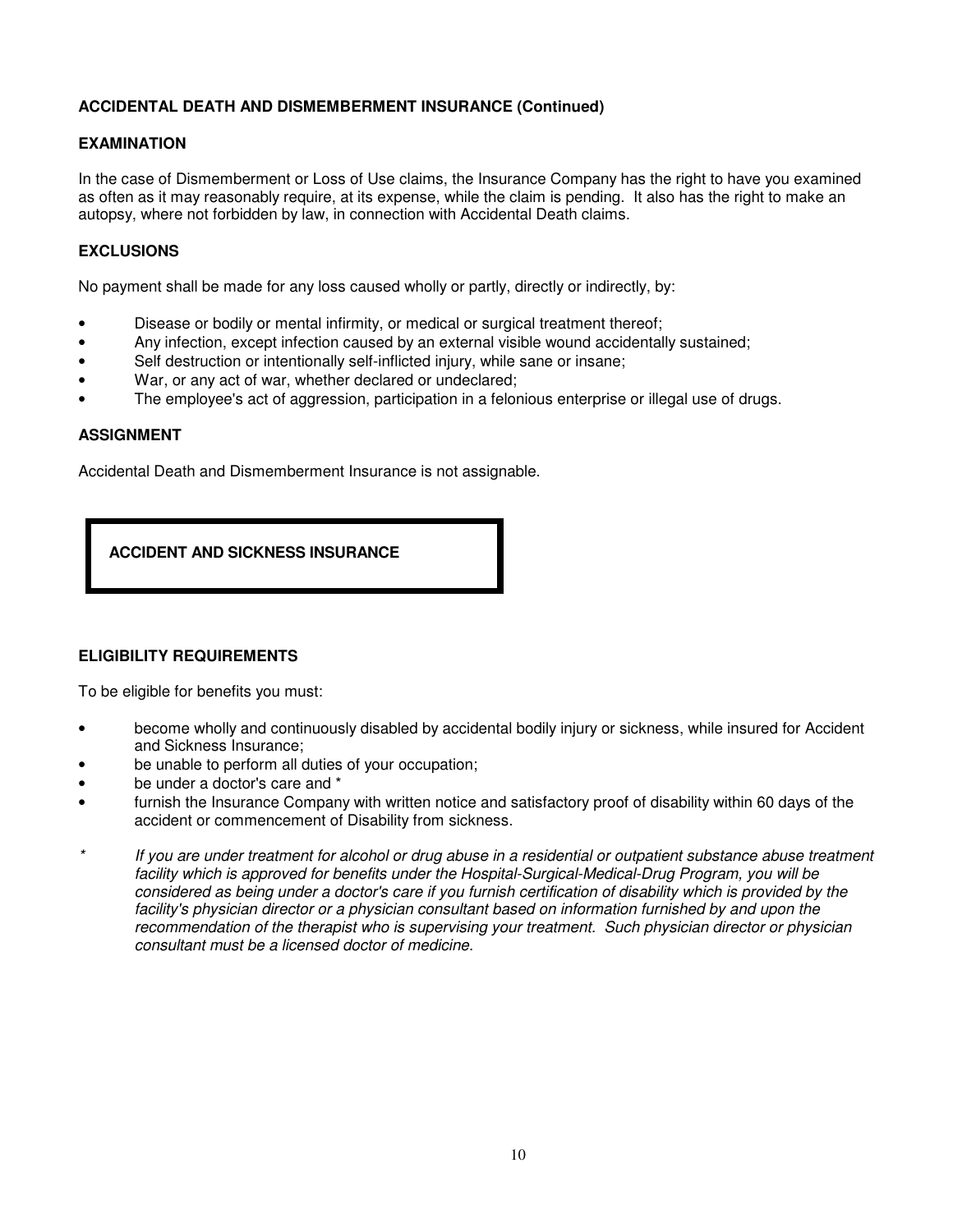# **ACCIDENT AND SICKNESS INSURANCE (Continued)**

#### **COMMENCEMENT OF BENEFITS**

If you are eligible for Benefits as the result of:

- (a) An Accident Benefits begin the first regular work day of disability;
- (b) A Sickness Benefits begin the first regular work day following the seventh day of disability, or the first regular work day
	- (i) that you are hospital-confined at least 18 hours, or the hospital charged you for board and room; or  $(i)$  the day that you have an outpatient surgical procedure for which a payment of \$25 or more is
	- the day that you have an outpatient surgical procedure for which a payment of \$25 or more is scheduled or payable under the Hospital-Surgical-Medical program, or
	- (iii) in the case of a female employee who seeks sanctuary at a Women's Shelter the first regular work day she otherwise qualifies for Accident and Sickness Benefits.

A day of disability includes any day that you worked less than four hours.

#### **DURATION OF BENEFITS**

For as many weeks as any one accident or illness keeps you disabled, you can get benefits - but there is a limit of 52 weeks for one continuous period of disability. Benefits stop when you are able to return to work.

In addition to the regular time limits above, Accident and Sickness Benefits are further limited for one continuous period of disability due to accident or injury to the lesser of 52 weeks, or a period equal to the time, at commencement of disability, since your most recent hire or rehire, except that if, at the date of expiration of the period Accident and Sickness Benefits are payable, you are, for the same disability, confined in a hospital or are receiving lost time benefits because of employment with the Company under Work Place Safety and Insurance Benefits laws or other laws providing benefits for occupational injury or diseases but excluding specific allowances for loss or 100 percent loss of use of a body member, benefits continue to be payable while you continue to be so confined or to receive such lost time benefits, but, in no event, after 52 weeks such benefits have become payable for that continuous period of disability.

One continuous period of disability includes successive periods of disability due to the same or related causes, unless before the later period of disability begins, you have returned to work with the Company:

- (i) three or more consecutive working days, if the earlier period of disability ended before the Weekly Benefits became payable, or
- (ii) seven or more consecutive working days, if Weekly Benefits were payable for any part of the previous period of disability.

You shall have been deemed to have returned to work only if you work four or more hours on each working day.

If you become disabled again by a new illness or accident, you can make a new claim for benefits. You can also make a new claim for benefits if an old accident or illness disabled you again, providing you have been back to work as described above.

#### **SHORT SERVICE EMPLOYEES**

The weekly Benefit amount for any period that you would otherwise be eligible for benefits during any period of disability occurring prior to the day one year of seniority is attained shall be 75% of the benefit amount set forth in the Schedule of Benefits on page 2.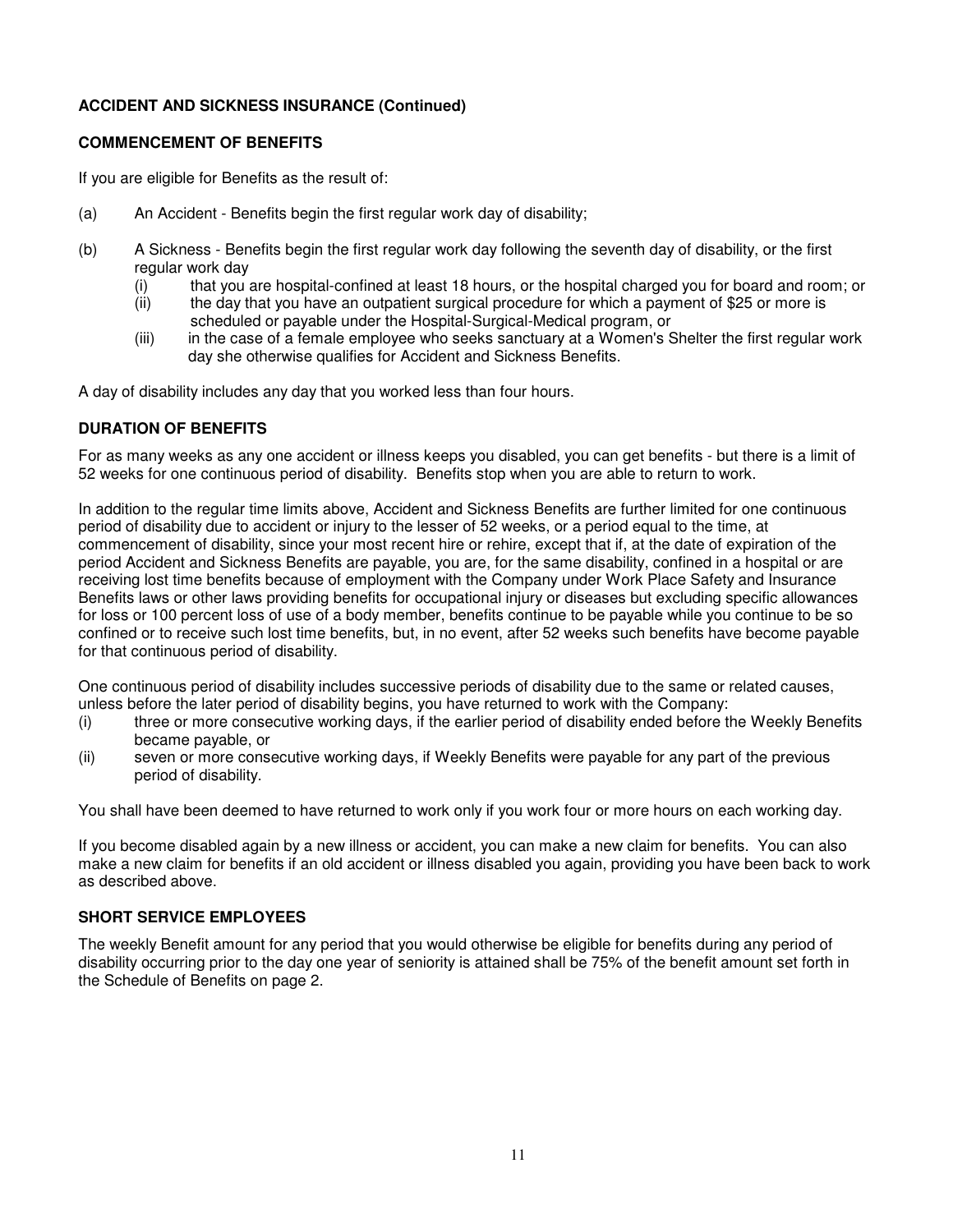#### **ACCIDENT AND SICKNESS INSURANCE (Continued)**

#### **EXAMINATION**

The Insurance Company has the right to have you examined, at its expense, while the Accident and Sickness claim is pending or being paid. Failure to report for such examination may result in the denial of Accident and Sickness Benefits.

#### **EMPLOYMENT INSURANCE COMPENSATION**

You are not entitled to Accident and Sickness Benefits while you are eligible for employment insurance benefits under any employment compensation law.

#### **WORK PLACE SAFETY AND INSURANCE BENEFITS**

Your Accident and Sickness Benefits are reduced by the amount of any lost time Work Place Safety and Insurance benefits to which you are entitled. However, there will be no reduction in Accident and Sickness Benefits for Work Place Safety and Insurance Benefits payments for loss of member or 100% loss of use of member, or permanent partial disability payments for a work-related disability unrelated to the disability for which Accident and Sickness Benefits are payable.

Accident and Sickness Benefits are not payable for an occupational disability if you have rejected or otherwise waived your rights to coverage under the Work Place Safety and Insurance Benefits Law applicable to you.

#### **ACCIDENT AND SICKNESS BENEFITS FOR LESS THAN A WEEK**

Accident and Sickness Benefits for less than a full week are determined on the basis of one-fifth of the Weekly Benefit for each regular work day of disability.

#### **PAY FROM THE COMPANY**

Accident and Sickness Benefits are not paid for any day for which you are entitled to holiday pay from the Company, or receive pay from the Company for at least eight hours. If you received pay for any day for less than eight hours, any Accident and Sickness Benefits for which you may otherwise be eligible for that day shall not exceed the difference between eight hours and the number of hours paid, multiplied by your base hourly rate.

#### **WAIVER OF BENEFITS**

If you have one or more years of service you may waive irrevocably any right to receive Accident and Sickness Benefits with respect to any period of disability by completing a waiver form furnished by the Insurance Company for that purpose. No Accident and Sickness Benefits shall be payable to you for any period of disability covered by such waiver.

# **REINSTATED ACCIDENT AND SICKNESS BENEFITS**

#### **BENEFIT**

The Weekly Benefit is equal in amount to the Accident and Sickness Benefit as shown in the Schedule of Benefits on page 2.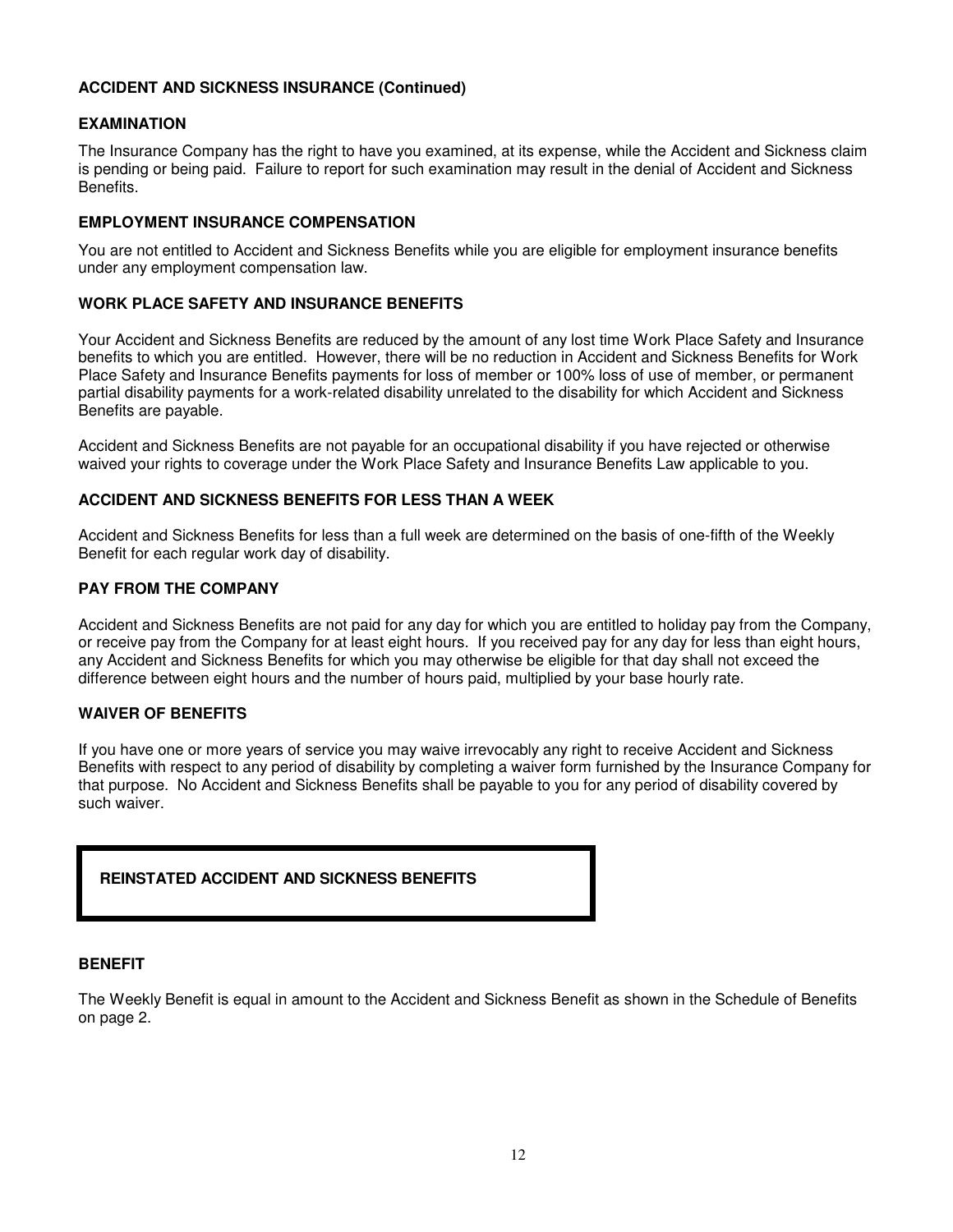# **REINSTATED ACCIDENT AND SICKNESS BENEFITS (Continued)**

# **ELIGIBILITY REQUIREMENTS**

To be eligible for benefits, you must:

- become wholly and continuously disabled while on a qualifying layoff as defined in the Ford-CAW Supplemental Unemployment Benefit Plan (SUB Plan) while insured for Life Insurance, and
- have been eligible for a Regular Benefit under the SUB Plan or ineligible solely because of allocation of vacation pay as earnings, or have been employed by another employer, immediately prior to your becoming disabled, and
- apply for the benefit and furnish the Insurance Company with satisfactory proof of disability, and

With respect to each week for which a benefit is claimed you also must

- be unable to perform all duties of your occupation,
- be under a doctor's care (See \* under Accident and Sickness Eligibility Requirements on page 10) and
- have to your credit at least a Credit Unit under the SUB Plan.

# **PAYMENT OF BENEFITS**

Benefits start on the first day following the last day for which a Regular Benefit under the SUB Plan was payable to you if you were receiving Regular Benefits immediately prior to your becoming disabled; otherwise, on the first day of qualifying disability. No benefit is payable beyond the time that you no longer satisfy the disability requirements except that, if you remain on qualifying layoffs under the SUB Plan benefits shall be payable for remaining days in the same week for which you do not receive a Regular SUB Benefit.

# **SUSPENSION OR REDUCTION OF BENEFITS**

No benefit is payable for any week in which:

- you receive a Regular Accident and Sickness or Extended Disability Benefit, or
- the Credit Unit Cancellation Base is below the applicable dollar amount at which a SUB Benefit is payable in accordance with your seniority as provided under the SUB Plan.

The benefit for any week is reduced by the amount of any disability benefit you receive for the same week under a plan financed in whole or in part by another employer, and by the amount of any employment compensation received.

# **OTHER ACCIDENT AND SICKNESS PROVISIONS**

Except as specifically modified herein, reinstated Accident and Sickness Benefits as provided above shall be governed by the applicable Accident and Sickness Insurance provisions on pages 10 through 13.

| <b>EXTENDED DISABILITY BENEFITS</b> |
|-------------------------------------|
|-------------------------------------|

# **ELIGIBILITY FOR BENEFITS**

If you are insured for Accident and Sickness Benefits and at the date of expiration of your maximum entitlement to receive Accident and Sickness Benefits and during a continuous period of disability are totally disabled, you may receive monthly Extended Disability Benefits for the period described in the section entitled "Commencement and Duration of Benefits", appearing on page 15.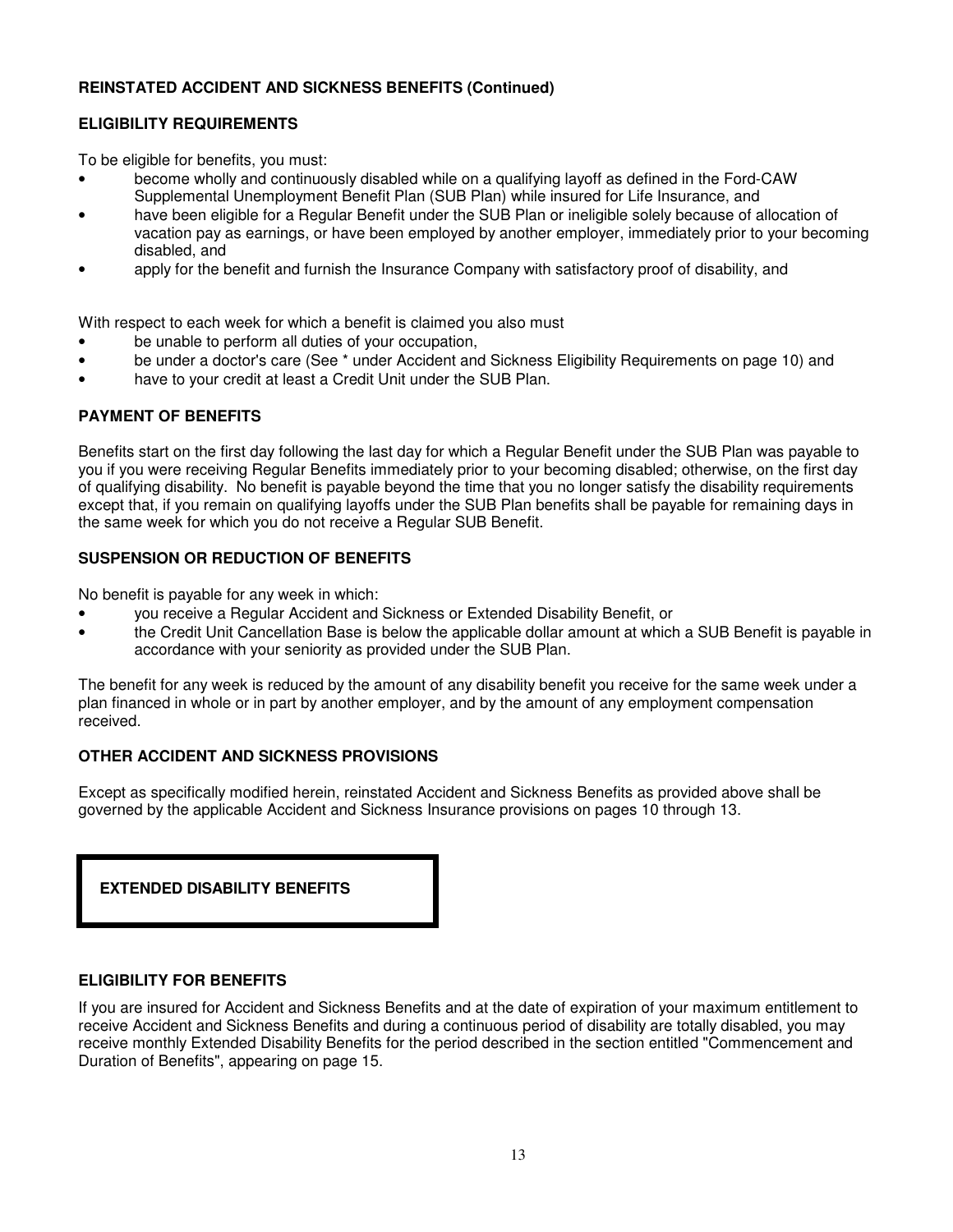# **EXTENDED DISABILITY BENEFITS (Continued)**

You are totally disabled if you are not engaged in any regular occupation or employment for remuneration or profit and are prevented by bodily injury or disease from engaging in any regular occupation or employment with the Company at the plant or plants where you have seniority.

# **AMOUNT OF BENEFIT**

The monthly Extended Disability Benefit is the applicable amount shown in the Schedule of Benefits, page 2, less an amount equal to the monthly equivalent of the total of the following benefits for which you are eligible:

- A. All benefits under any retirement plan for the Company's employees;
- B. Lost time benefits under Work Place Safety and Insurance Benefits laws or other laws providing benefits for occupational injury or disease, including lump sum settlements, but excluding specific allowances for loss, or 100 percent loss of use, of a body member, or permanent partial disability payments for a work-related disability unrelated to the disability for which Extended Disability Benefits are payable.
- C. Disability or old age benefits to which you are entitled under any existing or future provincial or federal legislation providing similar benefits, except old age benefits reduced because of your age at which you receive them, or payable on a "needs" basis, and
- D. Benefits under any provincial or federal law providing benefits for working time lost because of disability.

In determining the amount by which Extended Disability Benefits are reduced:

- A. The monthly equivalent of benefits paid on a weekly basis are computed by multiplying the weekly benefit rate by 4.33, and
- B. Lump sum settlements under Work Place Safety and Insurance Benefits laws result in reductions of Extended Disability Benefits equal to the monthly equivalent of the amount of the Work Place Safety and Insurance Benefits to which you would have been entitled under applicable law had there been no lumpsum payment, but not to exceed in total the amount of the settlement.
- C. The amount of the benefit under A, B, C and D in the first paragraph above is not increased for the purpose of reducing your Extended Disability Benefits, except that the amount of such increases is not disregarded if it represents an adjustment in the original determination of the amount of such benefit.

Extended Disability Benefit computations presume you are eligible for Canada Pension or Quebec Pension disability benefits and disability retirement benefits under the Retirement Pension Plan.

However, such presumption of Retirement Pension Plan disability retirement benefits is not made with respect to any Extended Disability Benefit payments due for the 12 month period immediately following the date of expiration of the maximum number of weeks for which you are entitled to receive Accident and Sickness Benefits. Amounts deducted from Extended Disability Benefits on this basis are paid upon presentation of satisfactory evidence that these benefits were applied for and denied, provided, however, that a reduction in Extended Disability Benefits is made in an amount equal to statutory disability benefits (benefit of disabled contributor only) that would have been payable except for your refusal to accept vocational rehabilitation services.

The Insurance Company may require you to certify or furnish verification of the amounts of your income from sources indicated above before and during receipt of Extended Disability Benefits.

Benefits payable for less than a full calendar month are prorated on the basis of the ratio of calendar days of eligibility to total calendar days in the month. Beginning October 1, 2002, the net monthly Extended Disability Benefit for employees receiving EDB will be indexed annually at a rate of 90% of the average annual change in the Consumer Price Index as of the preceding July up to a maximum change in the CPI of 5%.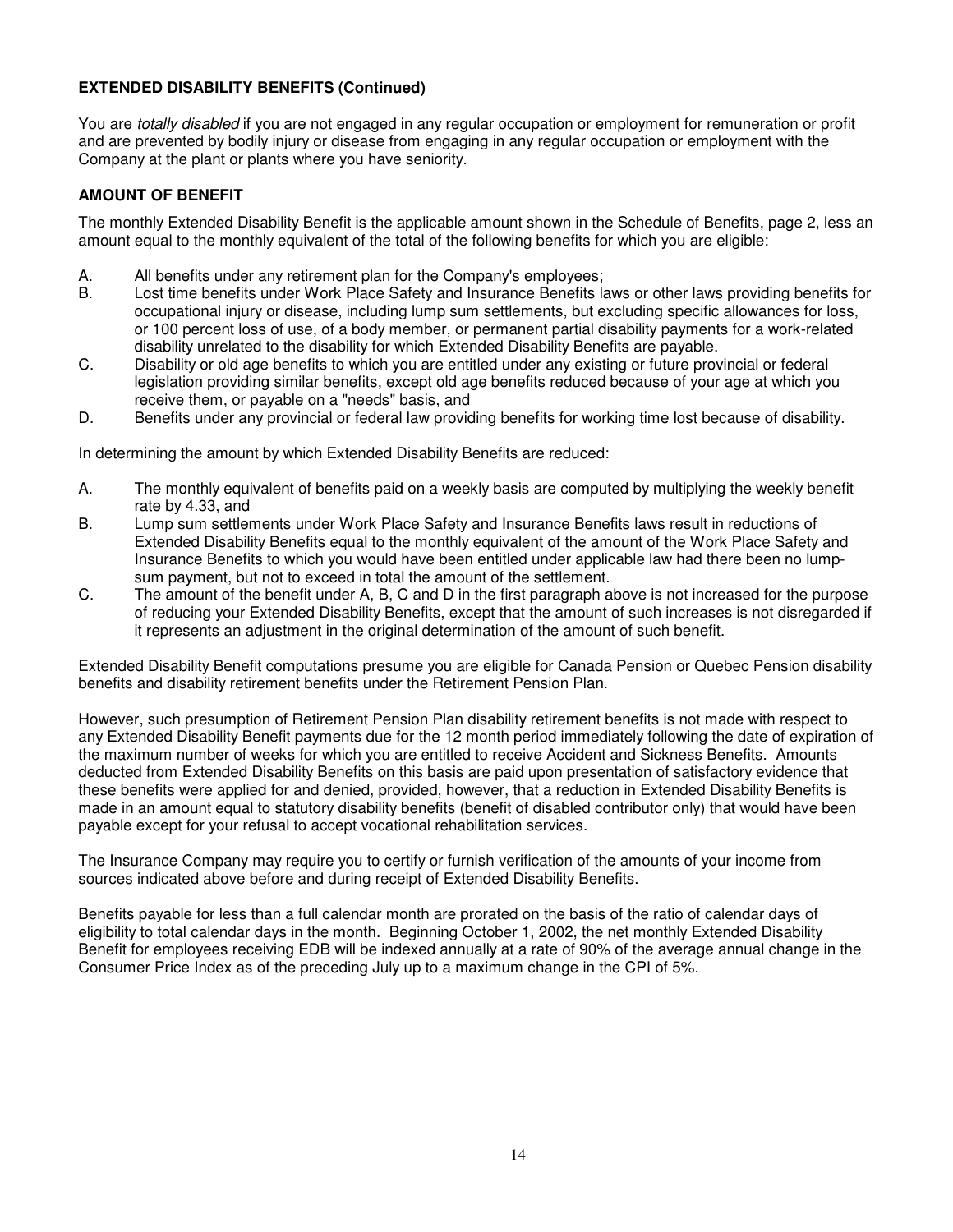# **EXTENDED DISABILITY BENEFITS (Continued)**

# **COMMENCEMENT AND DURATION OF BENEFITS**

Extended Disability Benefit payments commence the day following the last day of disability included within the period for the maximum number of weeks Accident and Sickness Benefits (including weeks in which your Accident and Sickness Benefits may have been partially or wholly offset because of receipt of Work Place Safety and Insurance Benefits).

The maximum period during which Extended Disability Benefits may be payable shall be as follows:

- Employees with less than ten years of seniority at the commencement of disability, Extended Disability Benefits may be payable for the number of your full months of seniority less the maximum number of weeks for which you were entitled to receive Accident and Sickness Benefits.
- Employees at work on or after November 18, 1984 who have ten or more years of seniority at the commencement of disability, Extended Disability Benefits may be payable to the end of the month in which the employee attains age 65 commencing with the expiration of the maximum number of weekly Accident and Sickness Benefits.

In no event will Extended Disability Benefits be payable beyond the date of your death, the end of the second month in which you attain age 65, or the time that you no longer satisfy the disability requirement.

If your return to work with the Company is not effective to qualify you for a new period of Accident and Sickness Benefits (i.e. an ineffective return to work), or if you engage in some gainful occupation or employment other than one for which you are reasonably qualified by education, training or experience, you will continue to be considered disabled for Extended Disability Benefit purposes but your benefit will be suspended for such a period.

If you commenced receipt of Extended Disability Benefits and monthly benefits are discontinued because you no longer satisfy the disability requirement, and within two weeks of the effective date of such discontinuance and before you return to work with Ford, you again become disabled so as to satisfy the disability requirement, monthly Extended Disability Benefits will be resumed.

For purposes of applying the maximum period for monthly Extended Disability Benefits, a month in which such benefits are partially or wholly offset by benefit payments from sources listed in the "Amount of Benefit" section, page 14, or suspended during any ineffective return to work or not paid while you engage in some gainful occupation or employment for which you are not reasonably qualified by education, training or experience or not paid between periods of disability under the circumstances described in the two paragraphs above, is counted as a full month. Fractions of the first and last month are counted as fractions of a month.

The cumulative total number of months during any previous periods of eligibility for Extended Disability Benefits, regardless of whether for the same or related disabling conditions, reduces the maximum number of monthly benefit payments for which you are otherwise eligible when Extended Disability Benefits again commence.

# **REHABILITATION**

Work which is determined to be primarily for training under a recognized program of vocational rehabilitation will not disqualify you for Extended Disability Benefits if you would otherwise be eligible.

# **PROOF OF DISABILITY**

The Insurance Company may require, as a condition of eligibility, that you be examined by a physician designated by it and at its expense for the purpose of determining your initial or continuing disability.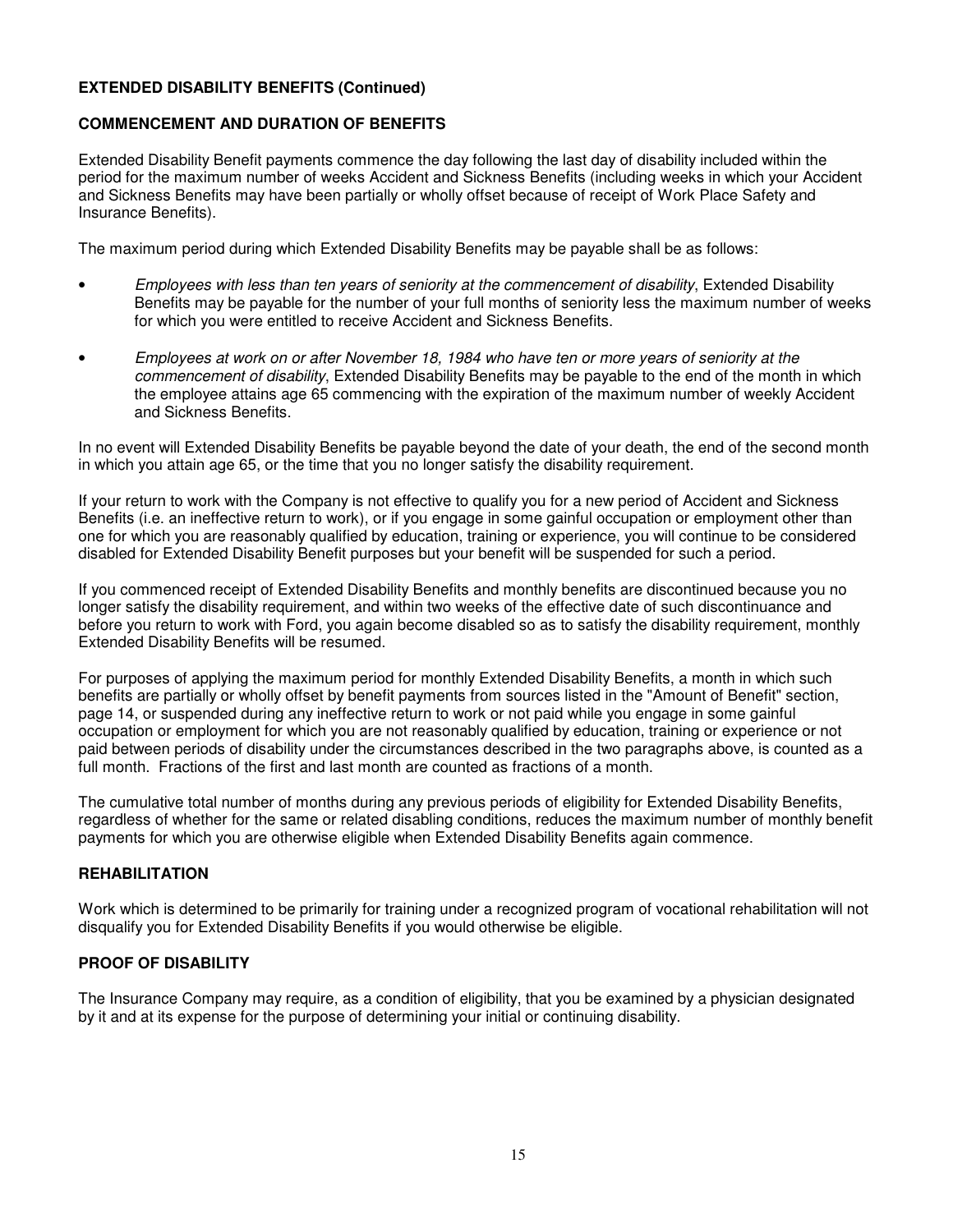# **EXTENDED DISABILITY BENEFITS (Continued)**

# **WAIVER OF BENEFITS**

You may waive irrevocably any right you may have to receive Extended Disability Benefits with respect to any period of disability by completing a waiver form furnished by the Insurance Company for that purpose. No Extended Disability Benefits shall be payable for any period of disability covered by such waiver.

# **WHEN YOU STOP WORKING FOR ANY REASON BEFORE AGE 65**

Contributions\*, if any, which you may make for continuing any of the insurance coverages under any of the situations described below may not be continued beyond the month in which you become age 65. At the end of such month all insurance other than Life Insurance terminates and your Life Insurance becomes subject to the provisions outlined on pages 6 and 7.

See "Payment of Premiums", page 19, for circumstances under which you must contribute in order to continue insurance.

No insurance will be continued while you are working elsewhere except if you qualify under paragraph d, e, f, g, h, i, k or l on page 18, or if you are on Leave of Absence for public or political office or union business, or for any month for which Ford of Canada continues coverage without contribution by you.

#### **a. Quit or Discharge**

 If your employment is terminated (except as provided under (h) and (i) on page 18) your coverage will terminate as follows:

 1. If your employment is terminated by quitting or being discharged, coverage terminates as of the date you quit or are discharged, except that if you are discharged and have a grievance pending to protest your loss of seniority, coverage terminates as of the end of the month in which employment terminates.

 Should you withdraw a grievance and undergo treatment for substance abuse, you may continue group life insurance, optional and dependent group life insurance by paying the premiums to the Company.

- 2. If your employment is terminated for failing to report or overstaying leave, coverage terminates as of the end of the month in which seniority is broken.
- 3. If your employment is terminated for reasons not otherwise provided for under this provision "When You Stop Working for Any Reason Before Age 65", coverage terminates as of the end of the month in which employment terminates.
- 4. If you are suspended or on strike, all your insurance coverage will be continued at Company expense for one month following the month in which the suspension or strike commenced.

Your Life Insurance and Survivor Income Benefits coverages remain in effect for 31 days following your last day worked. See "Conversion of Life Insurance" on page 21 for further information concerning your Life Insurance and Survivor Income Benefits.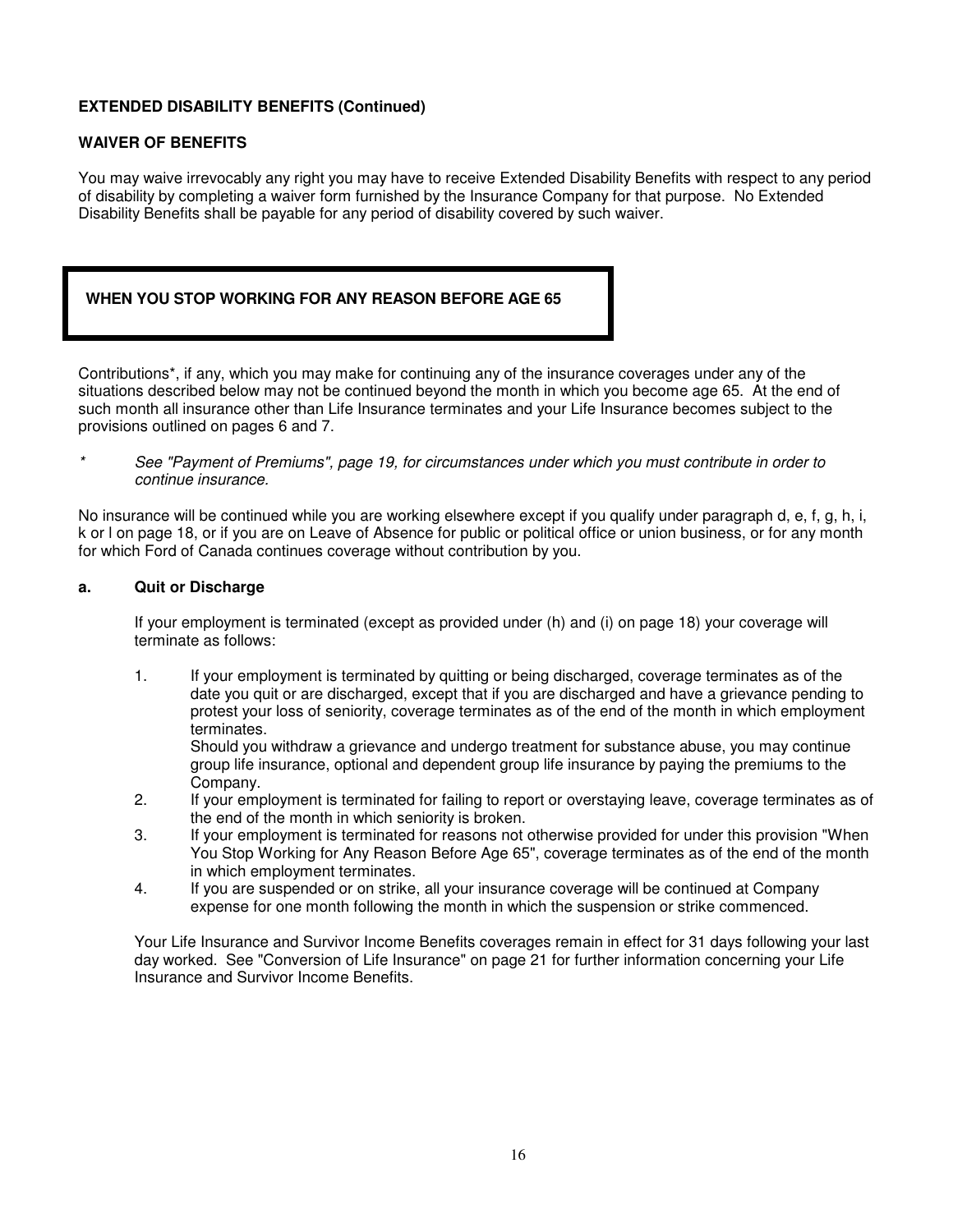# **b. Layoff**

 If you are laid off, all your insurance coverages will be continued for one month after the month in which you were laid off. In addition, Life Insurance, Accidental Death and Dismemberment Insurance and Survivor Income Benefit coverage will be provided without cost to you during a layoff meeting the conditions of Section 1:02 of the Supplemental Unemployment Benefit Plan on the basis of the greater of: (i) one full calendar month of layoff (for which you receive no pay), not to exceed twenty-four months, for each full four weeks of Regular Benefits to which your Credit Units entitle you, pursuant to Article III of the Supplemental Unemployment Benefit Plan on the basis of your seniority and the Credit Unit Cancellation Base as of the last day worked prior to layoff\*; or (ii) the number of months of coverage, up to a maximum of twenty-four, for which you would be eligible on the basis of your years of seniority as of the last day worked prior to layoff, in accordance with the following table:

| Year(s) of Seniority on Last Day Worked Prior<br>to Layoff | Maximum Number of Months for Which<br>Coverage will be Provided Without Cost to<br>You |
|------------------------------------------------------------|----------------------------------------------------------------------------------------|
| Less than 1                                                | 0                                                                                      |
| 1 but less than 2                                          | 2                                                                                      |
| 2 but less than 3                                          | 4                                                                                      |
| 3 but less than 4                                          | 6                                                                                      |
| 4 but less than 5                                          | 8                                                                                      |
| 5 but less than 6                                          | 10                                                                                     |
| 6 but less than 7                                          | 12                                                                                     |
| 7 but less than 8*                                         | $13*$                                                                                  |
| 8 but less than 9 <sup>*</sup>                             | $14*$                                                                                  |
| 9 but less than 10*                                        | $15*$                                                                                  |
| 10 and over                                                | 24                                                                                     |

\* Applicable to an employee at work on or after November 17, 2002

 Such months of coverage under either of the above formulae will be for months following the last month for which coverages were provided under the first paragraph of this subsection "b. Layoff". If you remain on layoff beyond the period for which coverages are provided hereunder, you may continue Life Insurance, Accidental Death and Dismemberment Insurance and Survivor Income Benefits coverage for up to an additional twelve months of layoff after the last month for which Ford pays by paying the applicable contributions referred to in "Contribution Schedule" on page 20.

If after the last day worked prior to layoff you are initially credited during such layoff with credit units under the SUB Plan, the Credit Unit Cancellation Base as of the date you are entitled to be credited with Credit Units will be used rather than as of the last day worked.

# **c. Leave of Absence (Other than Sickness or Accident)**

 If you go on an approved non-medical leave of absence (except while serving in the capacity of National Union Representative) all of your insurance coverages will be continued for the first full month of the leave. Throughout the rest of such a leave of absence, you can continue all of your insurance coverages in force by paying the applicable contribution toward the cost in accordance with the applicable "Contribution Schedule" on page 20.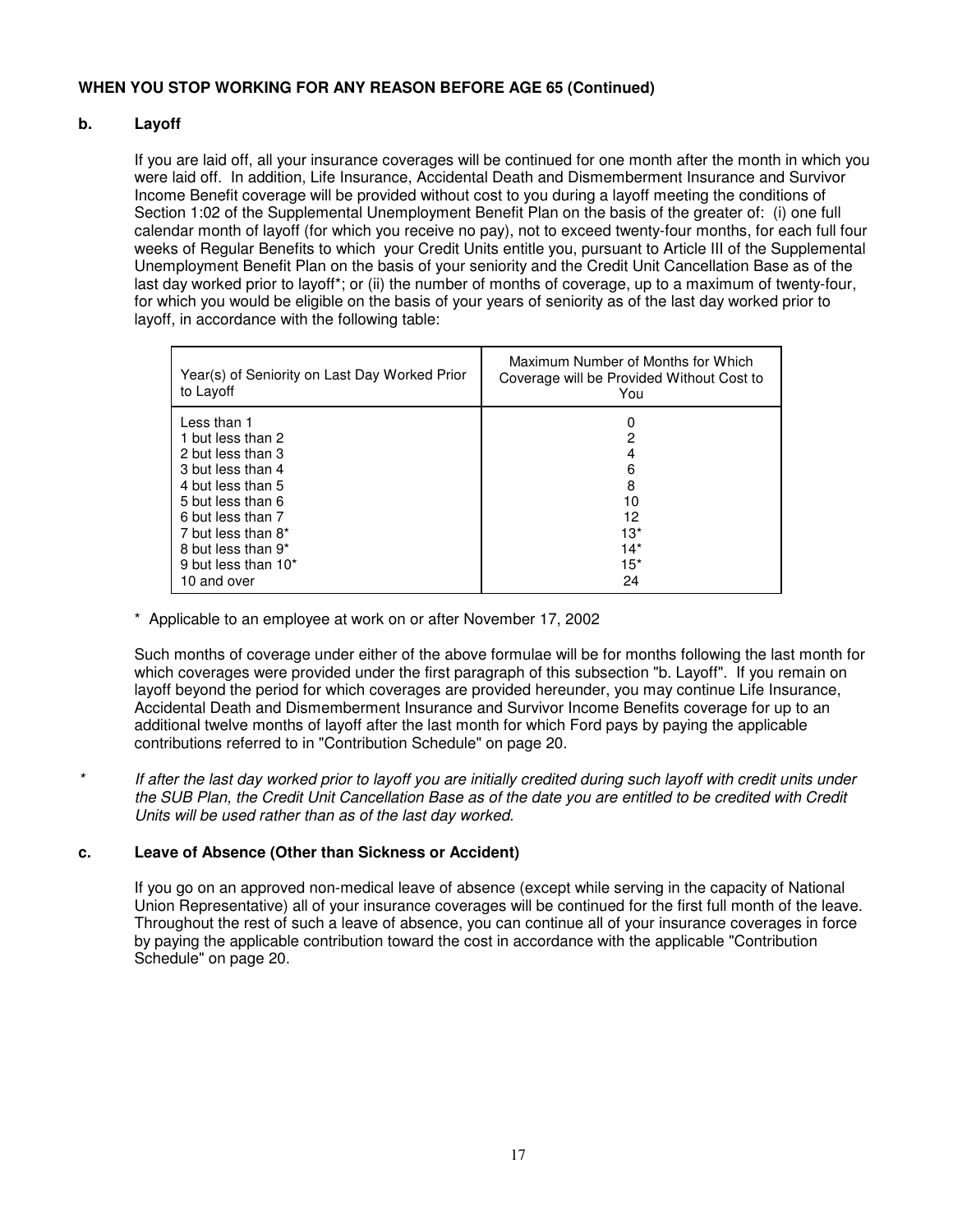#### **d. Leave of Absence Due to Accident or Sickness**

 If you cease active work because of a disability, the Company will continue all of your Insurance coverages while you are absent due to a disability for a period equal to your seniority when your absence commenced, or for any month you continue to receive Extended Disability Benefits (Accident and Sickness Insurance, or Extended Disability Insurance terminates when maximum duration of benefits is reached.) If you remain continuously and totally disabled beyond the period for which the Company pays the entire cost, you may continue your Life and Accidental Death and Dismemberment Insurance in force by paying a contribution towards the cost in accordance with the "Contribution Schedule" on page 20.

 If you are placed on leave of absence due to accident or sickness as a result of a recall from layoff, the Company will provide Life Insurance, Accidental Death and Dismemberment Insurance and Survivor Income Benefits coverage for any month while you remain totally and continuously disabled and on a medical leave of absence on the same basis as if you ceased active work because of disability.

#### **e. Early and Special Early Retirement**

 If you retire early under the Retirement Pension Plan, the Company will continue your Life Insurance and Accidental Death and Dismemberment Insurance in force to age 65.

#### **f. Disability Retirement**

 If you retire under the Disability Retirement Pension Plan, the Company will continue your Life Insurance, Accidental Death and Dismemberment Insurance and Survivor Income Benefits coverage until age 65.

#### **g. Uninsured Retirees**

 If you are an uninsured employee retiring before age 65 without returning to work from layoff or leave of absence, you will become insured on the first day of the month following the month in which you retire for the same amount you had in force while last working. Such coverage shall then be continued as provided in (e) or (f) above.

#### **h. Termination (Excluding Retirement)**

 If your employment terminates for any reason (except retirement) within five years of your normal retirement date (or earlier, if you are still insured within five years of your normal retirement date) and you have at least five years of creditable service under the Retirement Plan as of the date which precedes by five years your normal retirement date, you may continue Life and Accidental Death and Dismemberment Insurance and Survivor Income Benefits coverage until your normal retirement date. Your monthly cost will be \$.50 per \$1,000 of Life Insurance you had in force while working. (See "Payment of Premiums" below, for circumstances under which you must contribute in order to continue insurance.)

#### **i. While You Have a Grievance Pending**

While you have a grievance pending to protest your loss of seniority from discharge, failure to report, overstaying leave or to protest a disciplinary suspension, you may continue your Life Insurance, Survivor Income Benefits coverage, and Accidental Death and Dismemberment insurance. If you are reinstated or if your suspension is reduced, the Company will reimburse you for premium payments that the Company would have paid had you remained at work. (See "Payment of Premiums" below, for circumstances under which you must contribute in order to continue insurance).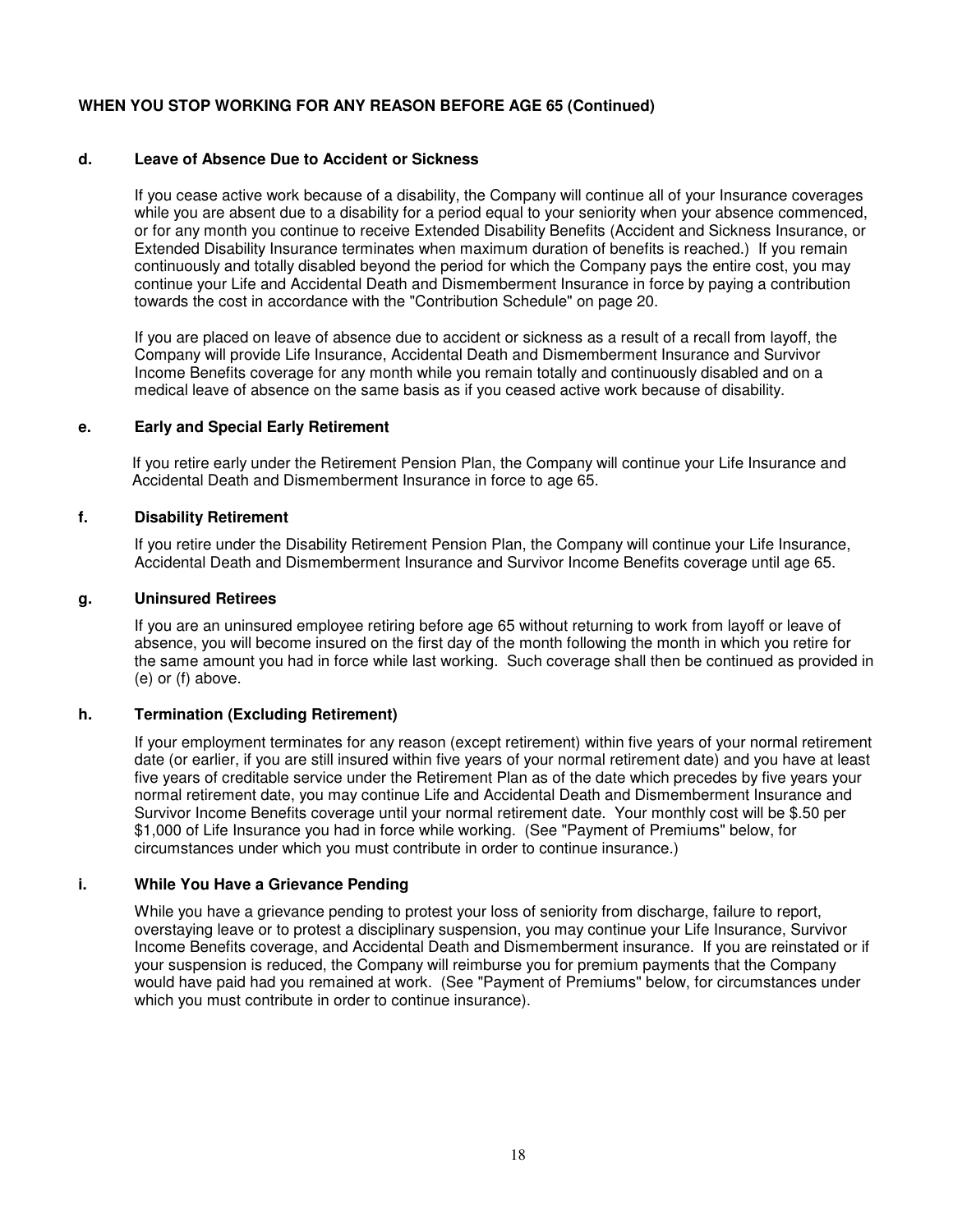#### **j. Substance Abuse**

 If your grievance has been withdrawn and you are undergoing treatment for substance abuse, you may continue your Life Insurance by paying the applicable contributions referred to in "Payment of Premiums" below.

#### **k. Leave of Absence - Maternity**

 During an authorized Maternity Leave of Absence (to 17 weeks maximum) the Company will continue all of your insurance coverage in force for the duration of the approved leave.

#### **l. Leave of Absence - Parental**

 During an authorized Parental Leave of Absence (to 35 weeks maximum) the Company will continue all your insurance coverage (except Disability Insurance) in force for the duration of the approved leave (subject to Provincial legislation).

#### **PAYMENT OF PREMIUMS**

(Not applicable in any case beyond the end of the month in which you become age 65.)

In all of the circumstances described in this section (except a. Quit or Discharge) the Company pays all or part of the premium. You must contribute your portion of the premium in order to keep your insurance in force when required to do so. The month for which you pay monthly contributions and the amount you should pay is shown as follows: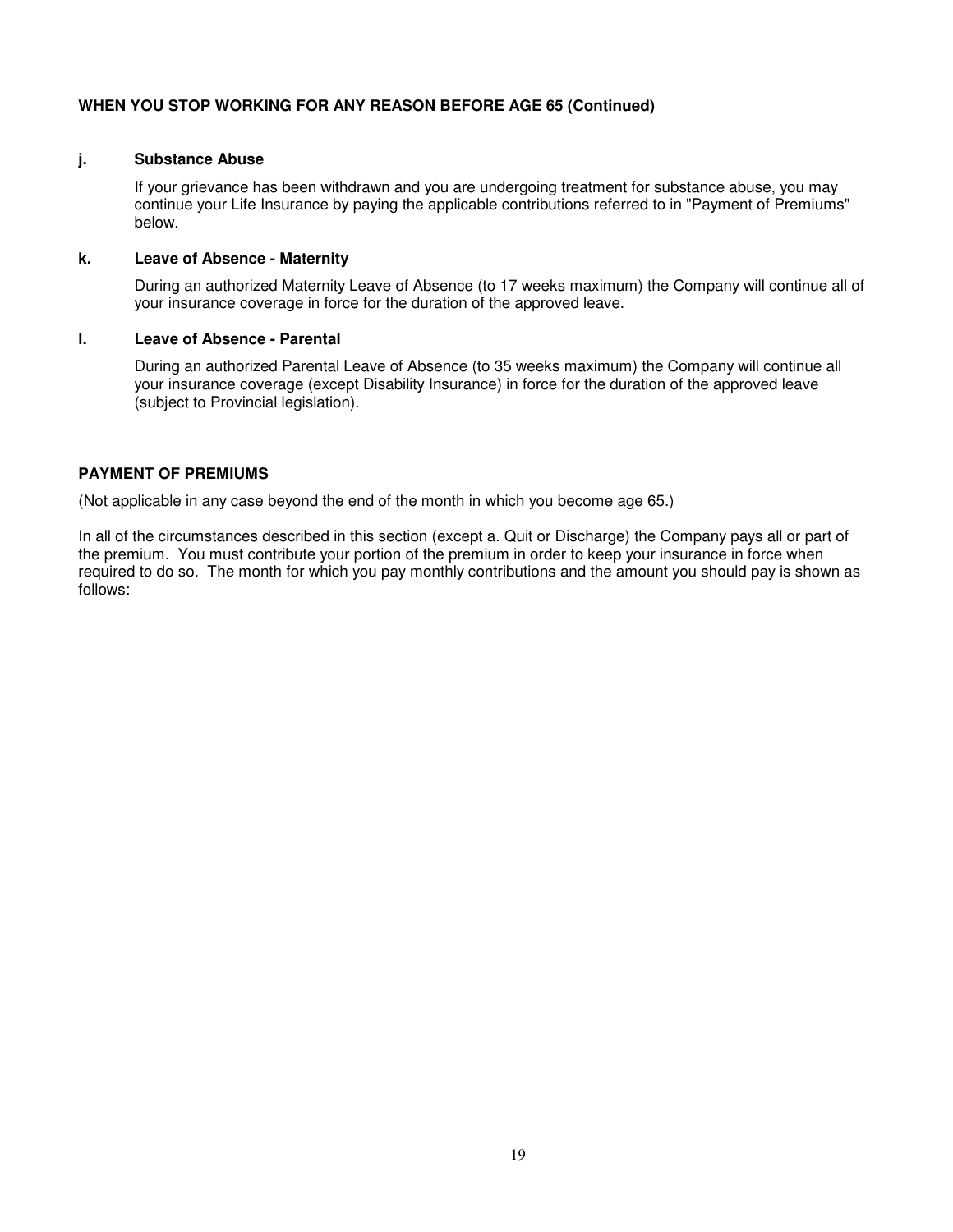# **PAYMENT OF PREMIUMS**

|                                                                                                                                                                                                                                                                                                           |                                                         | Company Pays                                                                                                                                                                                | Employee Then<br>Contributes in<br>Accordance with the<br>Appropriate Contribution<br>Schedule Below |  |  |
|-----------------------------------------------------------------------------------------------------------------------------------------------------------------------------------------------------------------------------------------------------------------------------------------------------------|---------------------------------------------------------|---------------------------------------------------------------------------------------------------------------------------------------------------------------------------------------------|------------------------------------------------------------------------------------------------------|--|--|
| 1                                                                                                                                                                                                                                                                                                         | Quit or Discharge                                       |                                                                                                                                                                                             |                                                                                                      |  |  |
| 2                                                                                                                                                                                                                                                                                                         | Layoff                                                  | First month and the further period<br>provided in (b) above                                                                                                                                 | Ш                                                                                                    |  |  |
| 3                                                                                                                                                                                                                                                                                                         | Leave of Absence, except<br>Medical & Union Leave       | First month                                                                                                                                                                                 | T                                                                                                    |  |  |
| 4                                                                                                                                                                                                                                                                                                         | Union Leave of Absence (Local<br>Union)                 | First month                                                                                                                                                                                 | Ш                                                                                                    |  |  |
| 5                                                                                                                                                                                                                                                                                                         | Union Leave of Absence<br>(National)                    | Through month in which leave is<br>issued                                                                                                                                                   | IV                                                                                                   |  |  |
| 6                                                                                                                                                                                                                                                                                                         | Maternity/Parental                                      | Duration of the approved leave                                                                                                                                                              |                                                                                                      |  |  |
| 7                                                                                                                                                                                                                                                                                                         | Medical Leave of Absence                                | Length of absence due to disability<br>but not to exceed a period equal to<br>seniority, or if greater, any further<br>period of absence for which<br>Extended Disability Benefits are paid | Ш                                                                                                    |  |  |
| 8                                                                                                                                                                                                                                                                                                         | Early & Special Early Retirement                        | Entire period                                                                                                                                                                               |                                                                                                      |  |  |
| 9                                                                                                                                                                                                                                                                                                         | <b>Disability Retirement</b>                            | Entire period                                                                                                                                                                               |                                                                                                      |  |  |
| 10                                                                                                                                                                                                                                                                                                        | Termination Within 5 Years of<br>Normal Retirement Date |                                                                                                                                                                                             | Ш                                                                                                    |  |  |
| 11                                                                                                                                                                                                                                                                                                        | While a Grievance Pending                               |                                                                                                                                                                                             | Ш                                                                                                    |  |  |
| 12                                                                                                                                                                                                                                                                                                        | Substance Abuse                                         |                                                                                                                                                                                             | Ш                                                                                                    |  |  |
|                                                                                                                                                                                                                                                                                                           |                                                         |                                                                                                                                                                                             |                                                                                                      |  |  |
| Schedule I - A&S and Extended Disability coverage plus Life, AD&D Survivor Income Benefits and T.&P.D. @<br>40¢ per month per \$10 Weekly A&S benefit + 50¢ per month per \$1000 Life Insurance<br>Schedule II - Life, AD&D Survivor Income Benefit and T.&P.D. @ 50¢ per month per \$1000 Life Insurance |                                                         |                                                                                                                                                                                             |                                                                                                      |  |  |

**Schedule III** - A&S and Extended Disability coverage + Life, AD&D Survivor Income Benefits and T.&P.D. @ \$5 per month plus 60¢ per month per \$1000 of Life Insurance

**Schedule IV** - Life, AD&D Survivor Income Benefit and T.&P.D. @ 60¢ per month per \$1000 Life Insurance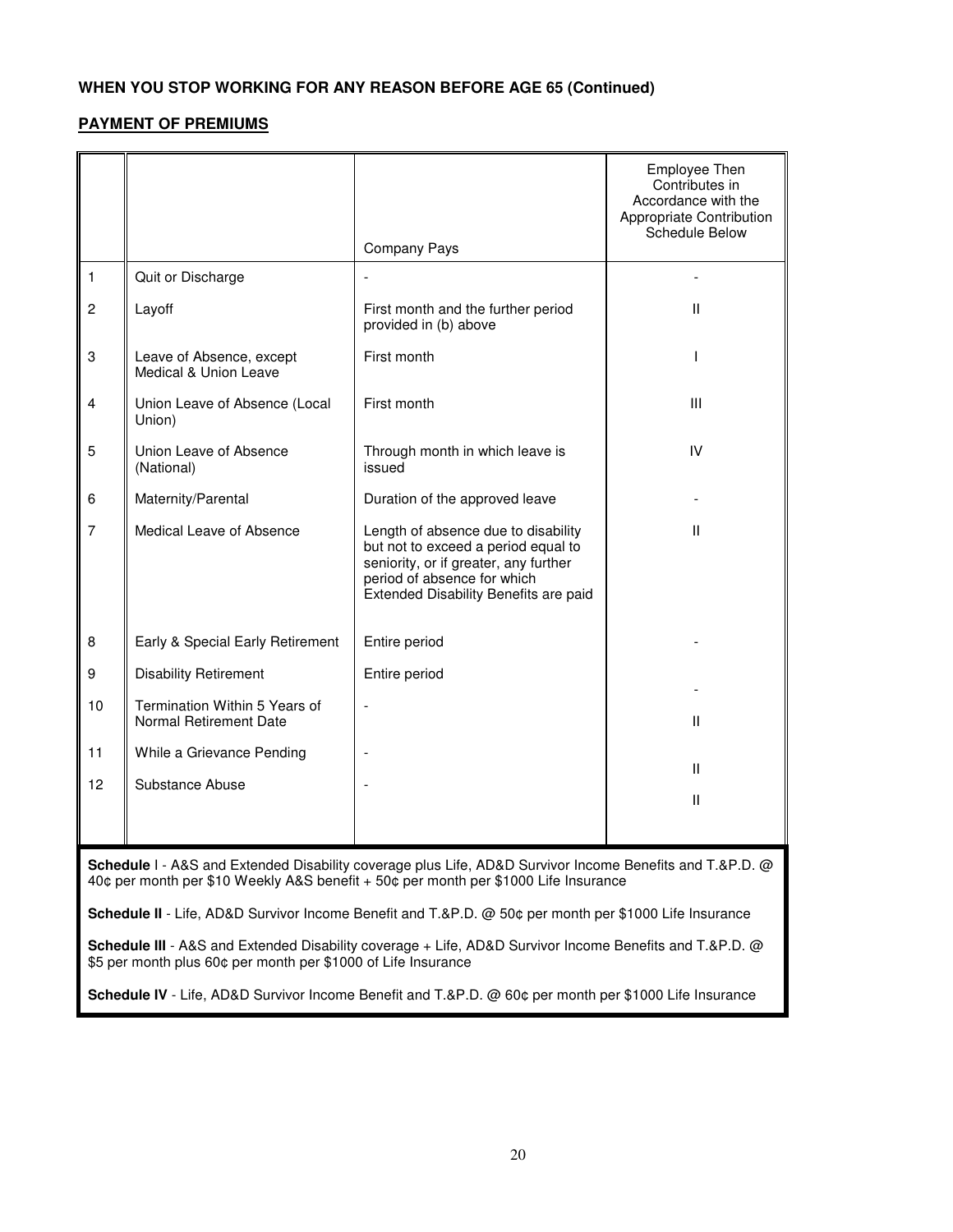**YOUR CONTRIBUTIONS –** Contact your Benefit Representative to confirm amounts payable.

Your contributions should be mailed or paid in person to: The Cashier

> Ford Motor Company of Canada, Limited at your place of employment

Payments are due the 10th of each month for the succeeding month's coverage. Late payments are not acceptable and can result in permanent termination of Insurance.

#### **The Company will not advise you of payments due. Responsibility for payments rests with you.**

**CONVERSION OF LIFE INSURANCE** 

#### **PART I**

#### **IF ALL OF YOUR LIFE INSURANCE TERMINATES AFTER YOU CEASE ACTIVE WORK BUT BEFORE AGE 65**

If you cease active work and are eligible for continued insurance beyond the end of the month in which you cease active work, as provided under the section When You Stop Working For Any Reason Before Age 65, your Group Life Insurance, including Survivor Income Benefits coverage, will stay in force:

- 31 days following the end of the period for which Ford pays the full cost, or
- If you are eligible to continue your insurance for an additional period beyond such month, 31 days following the end of the month for which premium contributions are paid and accepted, except that Survivor Income Benefits remain in force only as provided in section (f) on page 18 after you retire under the Retirement Plan.

If you cease active work and are not eligible for continued insurance beyond the end of the month in which you cease active work, as provided under the section When You Stop Working For Any Reason Before Age 65, your Life Insurance, including Survivor Income Benefits coverage, will stay in force 31 days following your last day worked.

During the applicable 31 day period, you may convert, without medical examination, to any individual policy of Life Insurance then customarily issued by the Insurance Company. The Insurer will provide an individual policy of (i) term insurance for a period of one year; (ii) term insurance to age 65; or (iii) Life insurance under any regular plan then being issued by the Insurance Company. This is done by making application and paying the required premium to one of the Great-West Life Assurance Company offices. The premium for the individual policy will be that required by the class of risk to which you belong, the form and amount of the individual policy, and your age. The maximum amount of the individual policy will be equal to the amount of your Group Life Insurance, including Survivor Income Benefits\*, in force on the day immediately preceding the 31 day period during which you can convert to an individual policy. However, the individual policy may be in any lesser amount (minimum \$500) that you select.

In determining the maximum amount of individual Life Insurance to which you may convert, include the total of all Monthly Survivor Income Benefits that would have become payable to your Survivors under the section "Survivor Income Benefits" had you died on the day before the 31 day period for converting, assuming that persons who would have then qualified as your Survivors did not become ineligible for such Benefits because of marriage or death.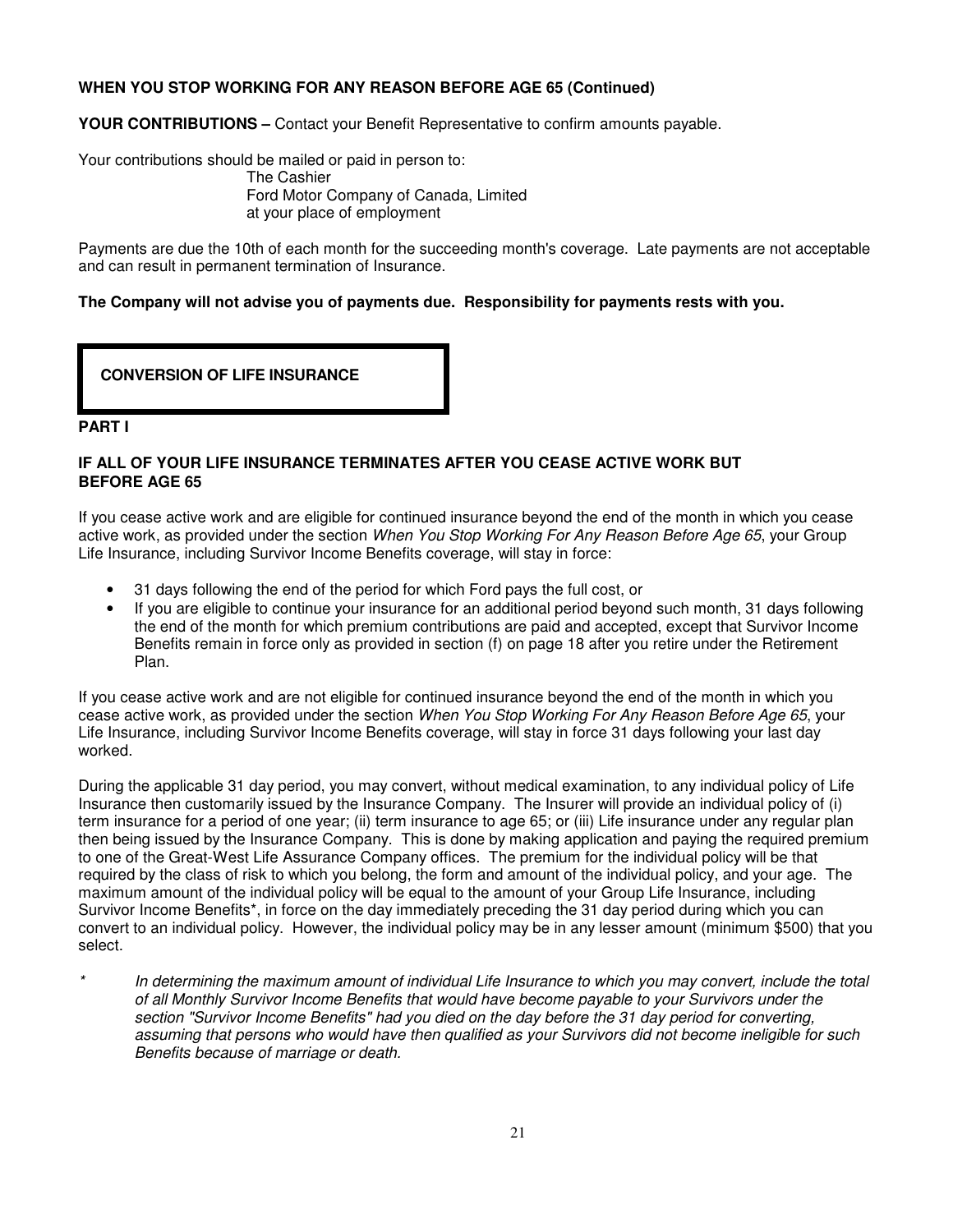# **CONVERSION OF LIFE INSURANCE (Continued)**

# **PART II**

# **IF YOU TERMINATE EMPLOYMENT AT AGE 65**

You may convert to an individual policy of Life Insurance, without medical examination, as described in part I above, if you terminate employment at age 65, except that:

- (a) you must apply and pay the first premium for the individual policy within 31 days following your termination date, and
- (b) the maximum amount of the individual policy to which you may convert is reduced by the amount of Continuing Group Life Insurance for which you become eligible, and
- (c) when the individual policy becomes effective, your Group Life Insurance remaining in force will be reduced by the amount of such individual policy.

During the 31 day period for converting in accordance with this Part II, your Group Life Insurance, including Survivor Income Benefits, stays in force, except that Survivor Income Benefits do not stay in force after you retire under the Retirement Plan.

# **TERMINATION OF INSURANCE**

Your insurance under this Program will terminate on the earliest of the following dates:

- (a) The date the Group Policy terminates;<br>(b) The date of expiration of the period for
- The date of expiration of the period for which your last premium contribution (if any is required) is made;
- (c) The end of the month in which you are transferred to an ineligible class of employees;
- (d) With respect to each insurance coverage, the date of the provision of the policy relating to such insurance coverage terminates;
- (e) The end of the month in which you cease active work unless you continue your insurance coverage as provided in the section When You Stop Working For Any Reason Before Age 65;
- (f) The end of the day on which you quit or are discharged unless you have a grievance pending to protest your loss of seniority.

# **INSURANCE CERTIFICATION**

The Great West Life Assurance Company Limited certifies that the Group Life, Survivor Income Benefits, Accidental Death and Dismemberment, Accident and Sickness, and Extended Disability Insurance Coverages described in this Certificate-booklet are provided for each eligible employee, as of the applicable effective date described under "When Your Insurance Starts", page 4.

The Insurance described in this Certificate-Booklet is subject in every respect to all of the provisions of the group policies or contracts issued to Ford Motor Company of Canada, Limited and any other Person, Firm or Corporation named in such policies as Employer. These policies or contracts may be amended or discontinued by Ford Motor Company of Canada, Limited or the Insurance Company in accordance with its terms, without the consent of or notification to the insured employees or any beneficiary. The Certificate-Booklet does not constitute a waiver of any of the terms or conditions of said policies or contracts, all of which are controlling whether or not mentioned herein.

GREAT-WEST LIFE ASSURANCE COMPANY LIMITED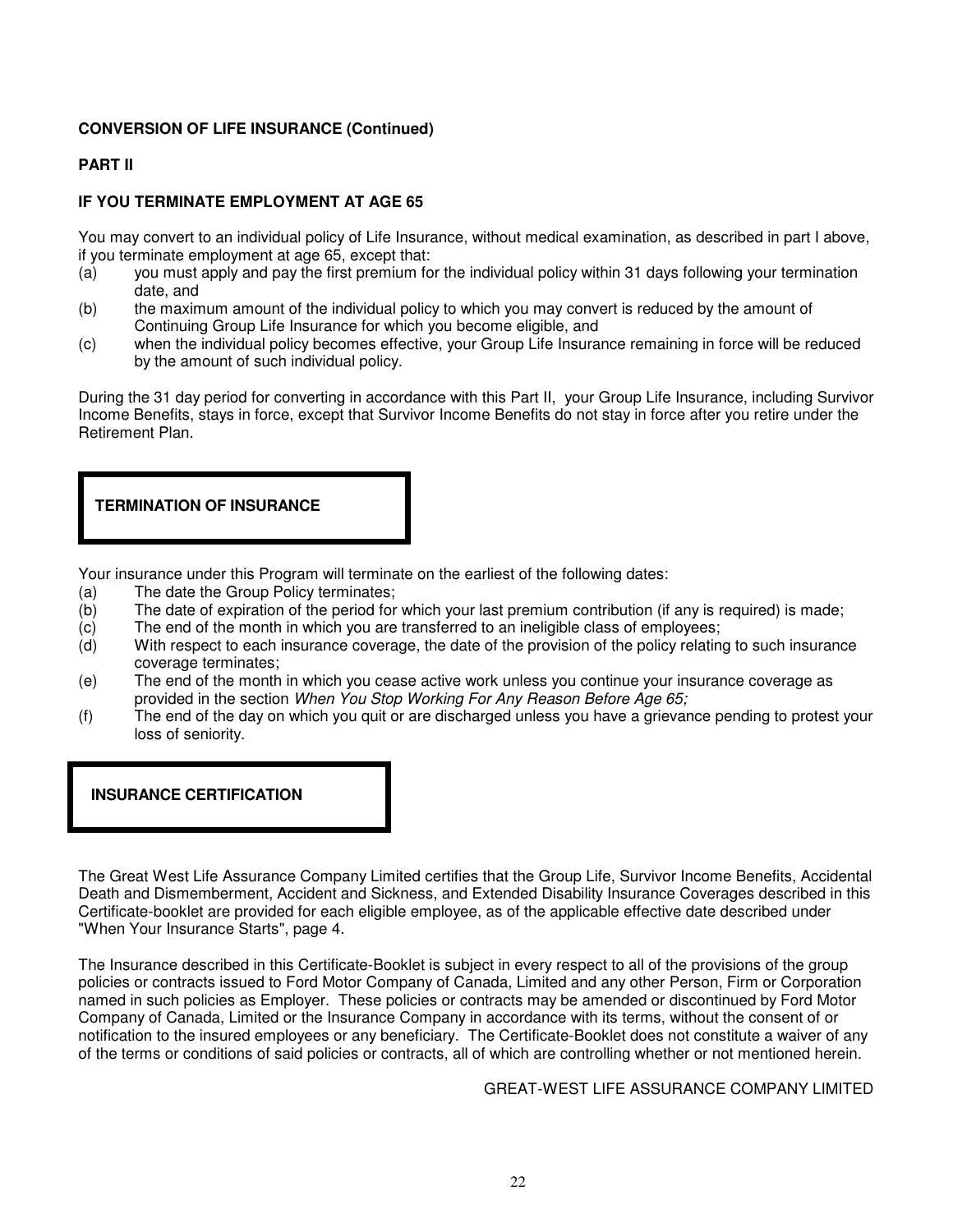# **DEPENDENT GROUP LIFE INSURANCE OPTIONAL GROUP LIFE INSURANCE**

The Company will make available Dependent Group Life Insurance and Optional Group Life Insurance as outlined in Exhibits I and II. These optional plans offer valuable financial security by giving you the opportunity to buy insurance on yourself and the lives of your dependents.

# **Eligibility**

To be eligible for these insurance plans, you must be a regular full time hourly-rated employee. Coverage is effective on the first of the fourth month following month of hire. To be eligible for the Dependent Life Insurance you must have an eligible dependent.

# **Enrollment**

To enroll, complete the enrollment card, check the appropriate boxes and return to your Human Resources representative.

# **Conversion Privilege**

You can make written application to the insurance company within 31 days after the date of cessation of Dependent or Optional Life Insurance to convert to an individual policy of life insurance for yourself or on account of a dependent.

# **EXHIBIT I - DEPENDENT LIFE INSURANCE**

Under this policy, you can purchase life insurance on your spouse and eligible dependent children through payroll deduction. Premiums are payable monthly in advance.

# **Definition of Dependent**

Your spouse, "and any unmarried children" over 14 days of age, who are:

- your children by birth, legal adoption or legal guardianship; while such children legally reside with and are dependent upon you;
- your spouse's children who are in your spouse's custody, are dependent on your spouse and are residing with you;
- children as defined above who do not reside with you but are your legal responsibility for the provision of health care;
- children who reside with and are related to you by blood or marriage for whom you provide principal support and qualify as a dependent as defined by the Canadian Income Tax Act and who were reported as a dependent on your most recent income tax return or who qualify in the current year for dependency tax status.

Your spouse is the person to whom you are legally married or, if there is no such person, means the person who has been cohabiting and residing with you in a conjugal relationship for an immediately preceding continuous period of at least one year and has been publicly represented by you as your spouse.

Children are included until the end of the calendar year in which they reach age 25, or regardless of age if totally and permanently disabled, provided that, after the end of the calendar year when any child reaches 19, that child continues to be dependent on you within the meaning of the Canadian Income Tax Act and legally resides with you as a member of your household. No person may be considered a dependent of more than one eligible employee.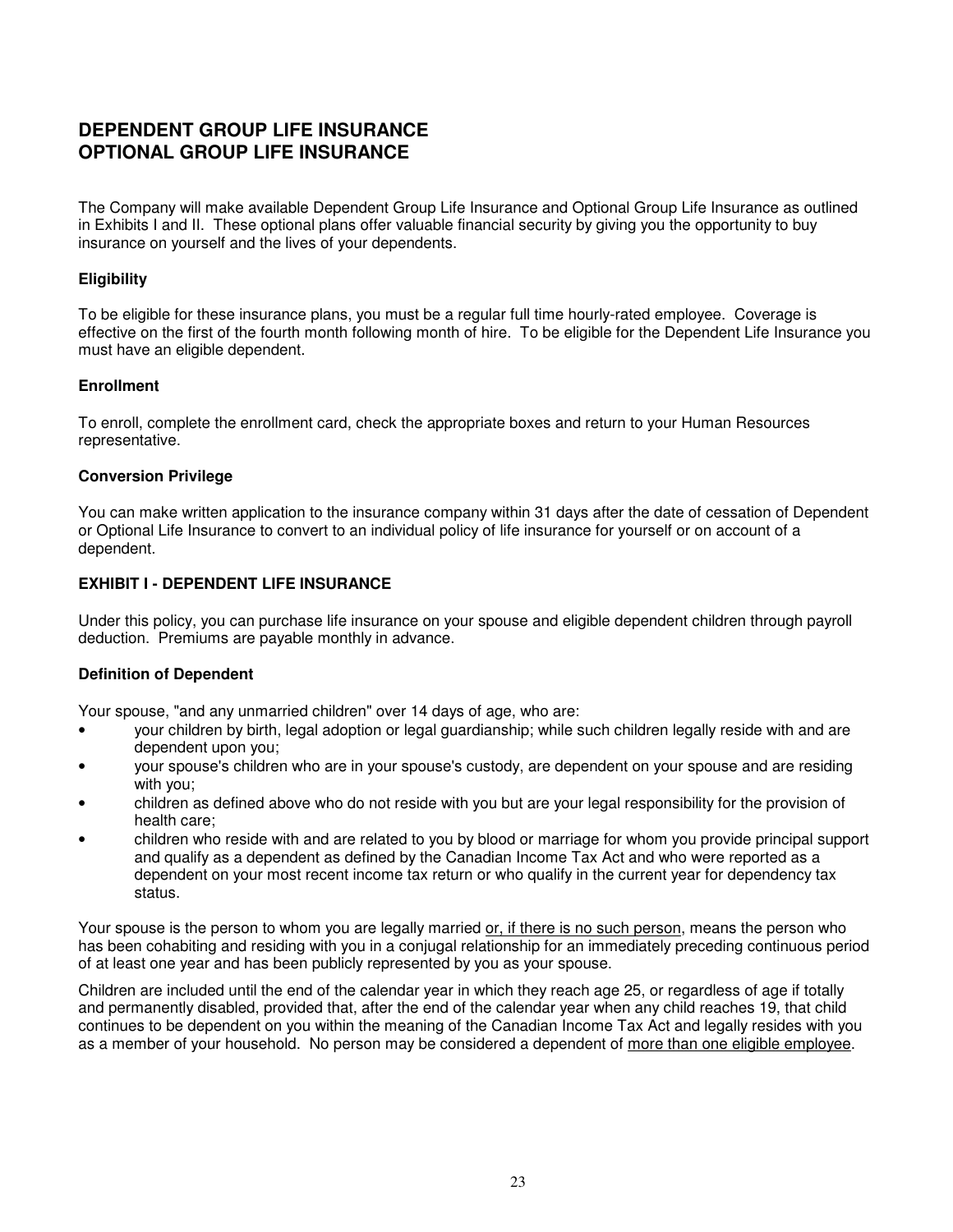# **DEPENDENT GROUP LIFE INSURANCE - OPTIONAL GROUP LIFE INSURANCE (Continued)**

#### **Amount of Insurance**

The amount of Dependent Group Life Insurance applicable to each Dependent is as follows:

| Schedule | Spouse  | Child   | Schedule | Spouse   | Child    |
|----------|---------|---------|----------|----------|----------|
|          | \$5,000 | \$2,000 | VII      | \$35,000 | \$14,000 |
|          | 10,000  | 4,000   | VIII     | 40,000   | 16,000   |
| Ш        | 15.000  | 6.000   | IX       | 45.000   | 18,000   |
| IV       | 20,000  | 8,000   | х        | 50,000   | 20,000   |
|          | 25,000  | 10,000  | ΧI       | 55,000   | 22,000   |
| V١       | 30,000  | 12,000  | XII      | 60,000   | 24,000   |

#### **Contributions**

The full cost of Dependent Group Life Insurance is payable monthly, in advance. The required monthly contribution, regardless of the number of dependents on whose account you are insuring, is as set forth in the following table, which is subject to change:

| Schedule<br>30 | 30-34<br>\$0.43 | 35-39  | $40 - 44$ | 45-49   | 50-54   | 55-59   | 60-64   | 65-69   |
|----------------|-----------------|--------|-----------|---------|---------|---------|---------|---------|
|                |                 |        |           |         |         |         |         |         |
|                |                 |        |           |         |         |         |         |         |
| \$0.33         |                 | \$0.52 | \$0.73    | \$1.05  | \$1.59  | \$2.53  | \$3.66  | \$6.11  |
| Ш<br>\$0.65    | \$0.85          | \$1.05 | \$1.47    | \$2.10  | \$3.19  | \$5.07  | \$7.33  | \$12.22 |
| Ш<br>\$0.98    | \$1.28          | \$1.57 | \$2.20    | \$3.15  | \$4.78  | \$7.60  | \$10.99 | \$18.32 |
| IV<br>\$1.31   | \$1.70          | \$2.10 | \$2.93    | \$4.20  | \$6.38  | \$10.14 | \$14.65 | \$24.43 |
| V<br>\$1.63    | \$2.13          | \$2.62 | \$3.66    | \$5.25  | \$7.97  | \$12.67 | \$18.32 | \$30.54 |
| VI<br>\$1.96   | \$2.55          | \$3.15 | \$4.40    | \$6.30  | \$9.56  | \$15.21 | \$21.98 | \$36.65 |
| VII<br>\$2.29  | \$2.98          | \$3.67 | \$5.13    | \$7.35  | \$11.16 | \$17.74 | \$25.64 | \$42.76 |
| VIII<br>\$2.61 | \$3.41          | \$4.20 | \$5.86    | \$8.40  | \$12.75 | \$20.28 | \$29.30 | \$48.87 |
| IX<br>\$2.94   | \$3.83          | \$4.72 | \$6.59    | \$9.44  | \$14.35 | \$22.81 | \$32.97 | \$54.97 |
| X<br>\$3.27    | \$4.26          | \$5.25 | \$7.33    | \$10.49 | \$15.94 | \$25.34 | \$36.63 | \$61.08 |
| XI<br>\$3.59   | \$4.68          | \$5.77 | \$8.06    | \$11.54 | \$17.53 | \$27.88 | \$40.29 | \$67.19 |
| XII<br>\$3.92  | \$5.11          | \$6.30 | \$8.79    | \$12.59 | \$19.13 | \$30.41 | \$43.96 | \$73.30 |

When a birthday places you in a higher age bracket, the monthly contribution will change on the first day of the calendar month following the month in which your birthday occurs.

# **Payment of Benefits**

You are the beneficiary for Dependent Group Life Insurance. If a dependent dies from any cause while the insurance is in force, the amount of insurance in force on account of the dependent shall be paid in a lump sum to you.

The insurance is term insurance without cash, loan or paid up values.

#### **Termination of Insurance**

Dependent Group Life Insurance shall automatically cease on the earliest of the following:

- 1. The date you cease to have a dependent as defined above.
- 2. The date you cease to be insured for company-paid group life insurance as outlined in section 3 of Appendix R, of the Collective Agreement.
- 3. If you fail to make a required contribution for Dependent Group Life Insurance when due, the last day of the calendar month immediately preceding the month for which a premium payment was due.
- 4. The date of discontinuance of the Dependent Group Life Insurance policy.
- 5. The last day of the calendar month in which you attain age 70.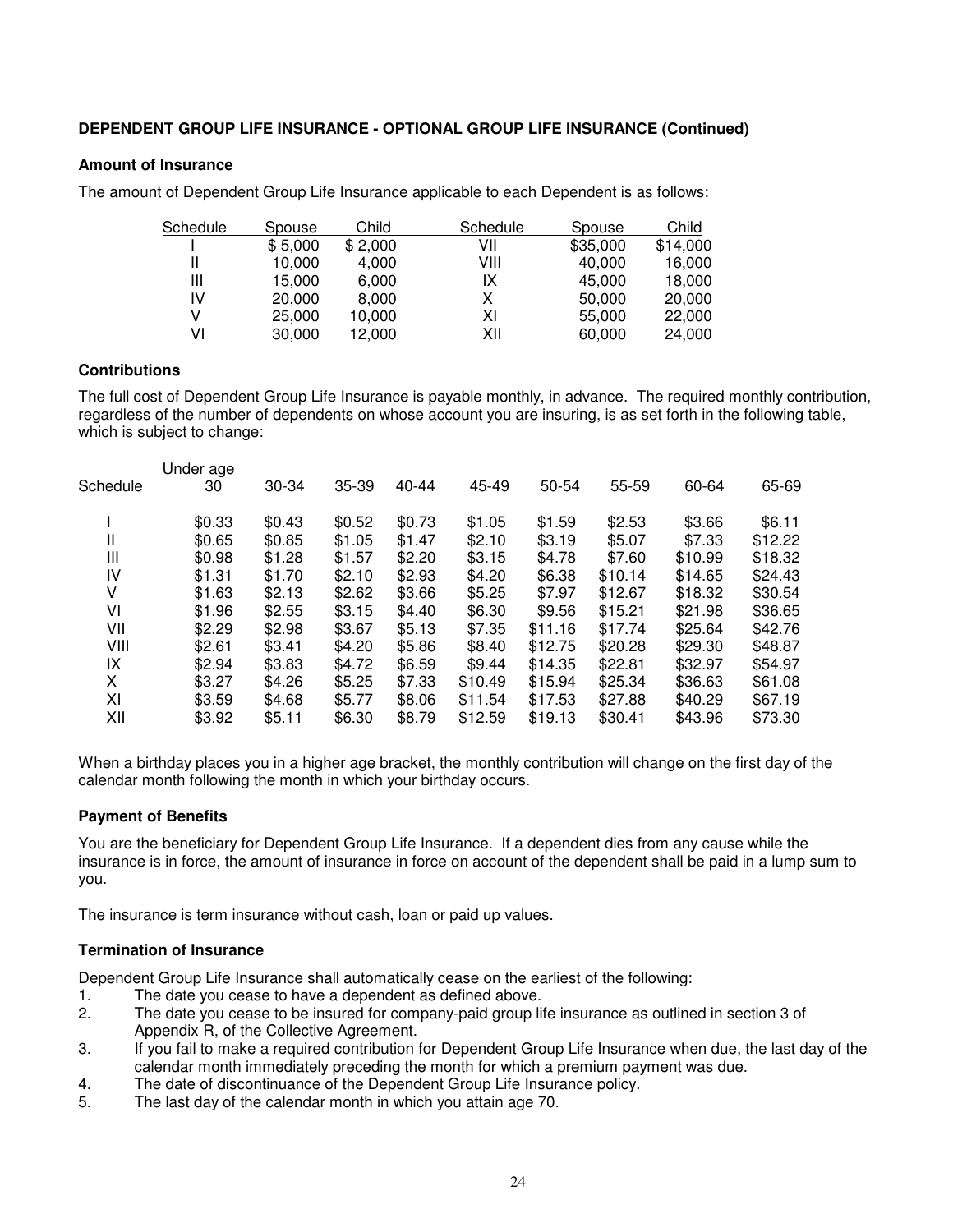#### **DEPENDENT GROUP LIFE INSURANCE - OPTIONAL GROUP LIFE INSURANCE (Continued)**

The Dependent Group Life Insurance on account of any dependent shall automatically terminate when the person ceases to be a dependent as defined in this policy.

#### **EXHIBIT II - OPTIONAL LIFE INSURANCE**

As an hourly employee who is insured for the company-paid group life insurance as provided in Section 3 of Appendix R of the Collective Agreement, you shall become eligible for this Optional Group Life Insurance the first of the fourth month following the month of hire.

#### **Amount of Insurance**

Amounts of insurance available under this policy are as follows:

| \$20,000  |
|-----------|
| \$40,000  |
| \$75,000  |
| \$125,000 |
| \$175,000 |
| \$225,000 |
|           |

#### **Contributions**

You are required to pay the full cost of the Optional Group Life Insurance monthly in advance. The required monthly contribution is as set forth in the following table, which is subject to change:

|              | Under age |         |         |         |         |         |          |          |          |
|--------------|-----------|---------|---------|---------|---------|---------|----------|----------|----------|
| Schedule     | 30        | 30-34   | 35-39   | 40-44   | 45-49   | 50-54   | 55-59    | 60-64    | 65-69    |
|              |           |         |         |         |         |         |          |          |          |
|              | \$0.57    | \$0.66  | \$0.95  | \$1.51  | \$2.46  | \$4.25  | \$6.33   | \$10.59  | \$19.67  |
| $\mathbf{I}$ | \$1.13    | \$1.31  | \$1.89  | \$3.03  | \$4.92  | \$8.50  | \$12.66  | \$21.18  | \$39.34  |
| Ш            | \$1.70    | \$1.97  | \$2.84  | \$4.54  | \$7.38  | \$12.75 | \$18.99  | \$31.77  | \$59.00  |
| IV           | \$2.27    | \$2.63  | \$3.78  | \$6.05  | \$9.83  | \$17.00 | \$25.32  | \$42.36  | \$78.67  |
| V            | \$2.84    | \$3.28  | \$4.73  | \$7.56  | \$12.29 | \$21.25 | \$31.65  | \$52.95  | \$98.34  |
| VI           | \$4.26    | \$4.93  | \$7.09  | \$11.35 | \$18.44 | \$31.88 | \$47.48  | \$79.43  | \$147.51 |
| VII          | \$5.67    | \$6.57  | \$9.46  | \$15.13 | \$24.58 | \$42.50 | \$63.30  | \$105.90 | \$196.68 |
| VIII         | \$7.09    | \$8.21  | \$11.82 | \$18.91 | \$30.74 | \$53.13 | \$79.13  | \$132.38 | \$245.85 |
| IX           | \$8.51    | \$9.85  | \$14.18 | \$22.69 | \$36.88 | \$63.75 | \$94.95  | \$158.85 | \$295.02 |
| X            | \$9.93    | \$11.50 | \$16.55 | \$26.48 | \$43.03 | \$74.38 | \$110.78 | \$185.33 | \$344.19 |
| XI           | \$11.35   | \$13.14 | \$18.91 | \$30.26 | \$49.17 | \$85.00 | \$126.61 | \$211.81 | \$393.35 |
| XII          | \$12.77   | \$14.78 | \$21.28 | \$34.04 | \$55.32 | \$95.63 | \$142.43 | \$238.28 | \$442.52 |

When you have a birthday which places you in a higher age bracket, the monthly contributions will change on the first day of the calendar month following the month in which your birthday occurs.

#### **Payment of Benefits**

Should you die from any cause while insured, the amount of Optional Group Life Insurance is payable to your named beneficiary on record. At the written request of the beneficiary, the proceeds will either be paid in lump sum or by instalment.

The insurance certificate shall set forth the administrative provisions regarding the recording of beneficiary designations, changes of beneficiary and the procedure for payment of insurance in case there is no beneficiary living at the date of death.

The insurance is term insurance without cash, loan or paid up value.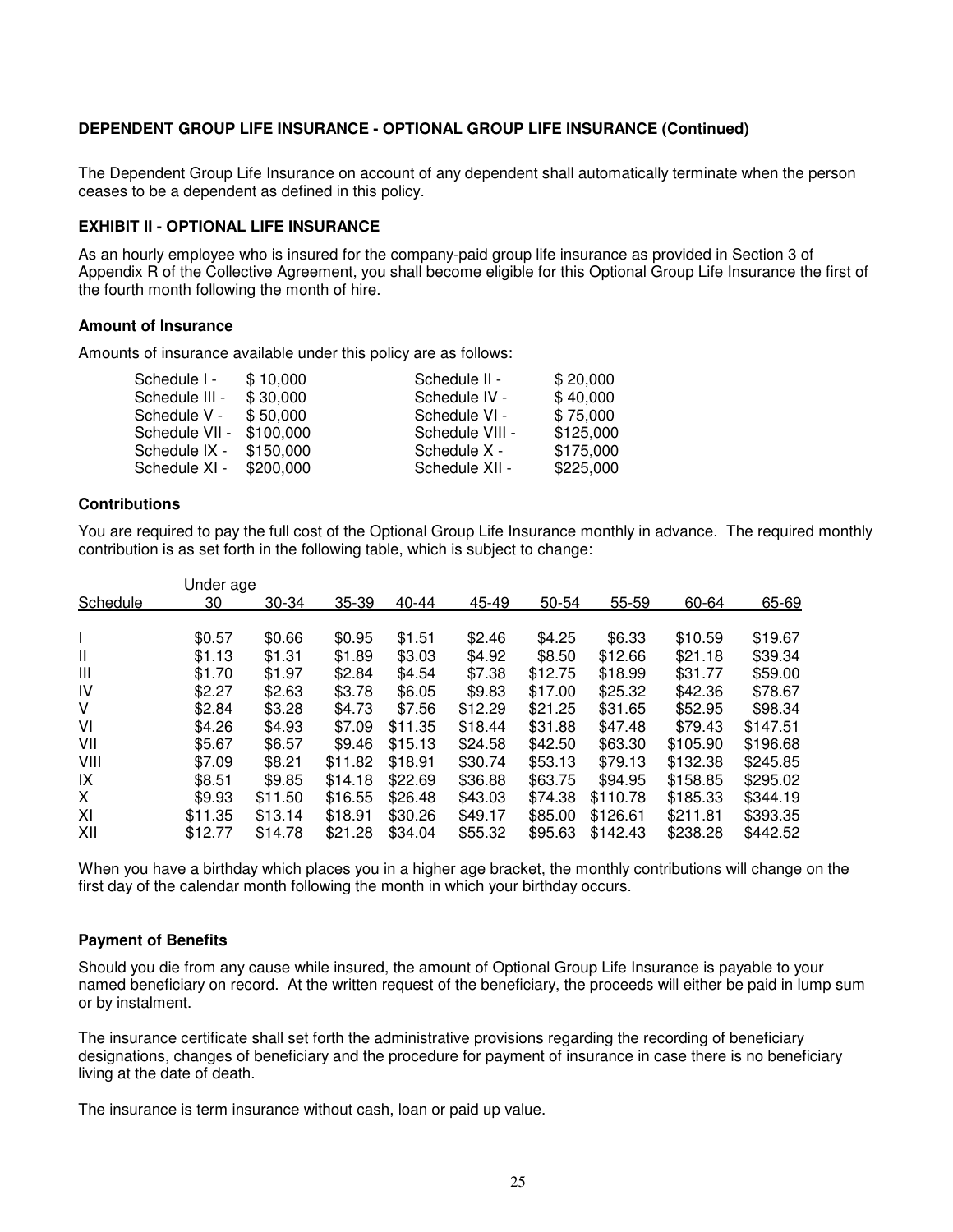# **OPTIONAL GROUP LIFE INSURANCE - OPTIONAL GROUP LIFE INSURANCE (Continued)**

#### **Termination of Insurance**

Optional Group Life Insurance shall automatically cease on the earliest of the following:

- 1. The date you cease to be insured for company-paid group life insurance as provided in accordance with Section 3 of Appendix R of the Collective Agreement.
- 2. Should you fail to make a required contribution for Optional Group Life Insurance when due, the last of the calendar month immediately preceding the month for which the contribution was due.
- 3. The last day of the calendar month in which you attain age 70.
- 4. The date of discontinuance of Optional Group Life Insurance under the Insurance Program.

#### **Continuation of Coverage for Surviving Spouses**

In the event of the death of an employee or retiree who is enrolled in the optional life insurance plan and has elected dependent coverage, surviving spouses will be allowed to continue existing coverage for themselves and eligible dependent children of the employee.

In order to continue coverage for surviving spouse benefits, notification must be made within 31 days of the date of the employee's death.

Premium will be based on the age of the surviving spouse and can be continued to age 70. Coverage is limited to the surviving spouse and then eligible dependent children of the employee only.

The maximum amount of coverage cannot exceed the amount of coverage in force at the time of the employee's death; however coverage may be decreased upon notification.

#### **Continuation**

Optional Life Insurance may be continued as long as you are eligible, but not beyond age 70. If you are unable to pay through Payroll deduction or have elected the Commuted Value of your pension, and qualify for continued coverage, the required premium must be mailed directly to the carrier:

 Ford Hourly Optional Life Insurance Plan 2720 South River Road, Suite 136 Des Plaines, Illinois 60018 U.S.A.

Payments are due beginning with the month following the month in which you last worked, and on the first day of each month for the following month of coverage. The Insurance Company will not advise you when payments are due. If you retire or otherwise expect to be away from work for an extended period, you may make these cash payments on a quarterly, semi-annual or annual basis. For retired employees payments may be made monthly through deduction from your pension benefits.